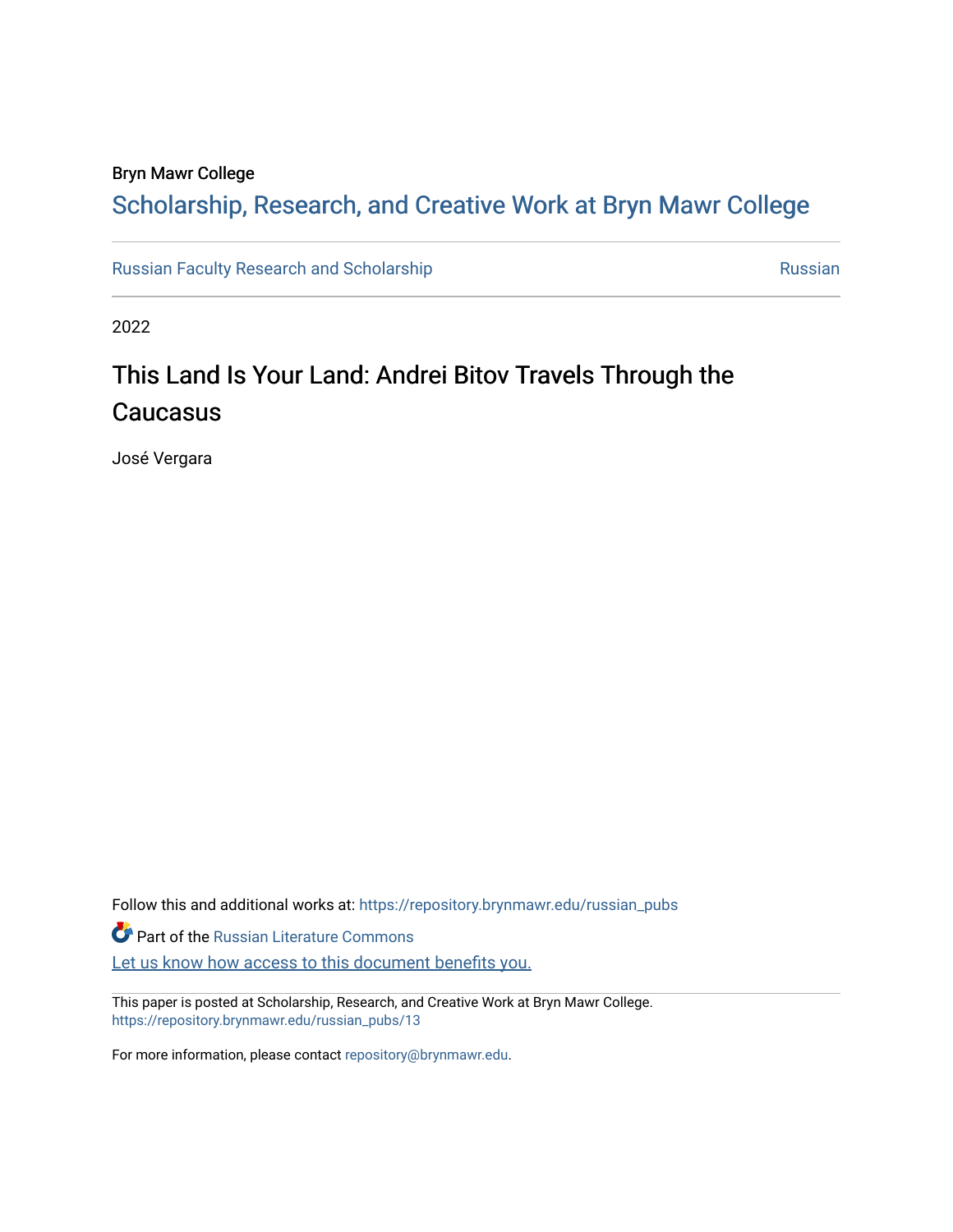*Full Article Title*: This Land is Your Land: Andrei Bitov Travels through the Caucasus *Short Article Title*: Andrei Bitov Travels through the Caucasus

*Abstract*: The present article examines Andrei Bitov's *Lessons of Armenia* and *A Georgian Album* as examples of subversive late-Soviet travel writing. While some scholars have noted imperialist tendencies in the two travelogues, I argue that Bitov effectively challenges the colonial perspective. Besides considering the Soviet state's push for travel writing and tourism while Bitov was writing his texts, the article uses Mary Louise Pratt's deconstruction of colonialist travel writing as a theoretical framework. Adapting and extending her work, I examine how Bitov consistently deploys and subverts three key devices: mastery of the seen/scene, cultural-translational ability, and narratorial agency. Written under the guise of *komandirovka* travelogues, Bitov's *Lessons* and *Album* reveal the artifice of their construction. First, they run counter to the primary objective of travelogues of the era, when authors were tasked with documenting the satellite republics and fortifying the state's hold over them through their narratives and propaganda. By exposing his own insecurities about wielding agency over his story, Bitov suggests a systemic problem in the Soviet attitude. Second, in yielding to his hosts and his literary predecessors in the Caucasus, Bitov acknowledges the bounds of his efforts to assert control over a foreign or colonial space.

Главное - отдать свое и, что отдашь, того самому не есть…

(The main thing is to give away what's yours and not to eat any of what you'll give away…)

Andrei Bitov, *Lessons of Armenia*

In her magisterial study, *Imperial Eyes*: *Travel Writing and Transculturation*, Mary Louise Pratt deconstructs the colonialist and imperialist attitudes characteristic of western travelogues from the last several centuries. Part "study in genre" and part "critique of ideology," Pratt's work demonstrates how these accounts and their narrative techniques "gave European reading publics a sense of ownership, entitlement and familiarity with respect to the distant parts of the world that were being explored, invaded, invested in, and colonized" (2008: 3). The immense popularity of such texts, Pratt suggests, led to a constriction of the imagination and a fossilization of knowledge regarding the Other among various readerships (2008: xiii). For readers acquainted with Russian-Soviet excursions into the Caucasus, Central Asia, and Siberia, such practices and their effects ring familiar.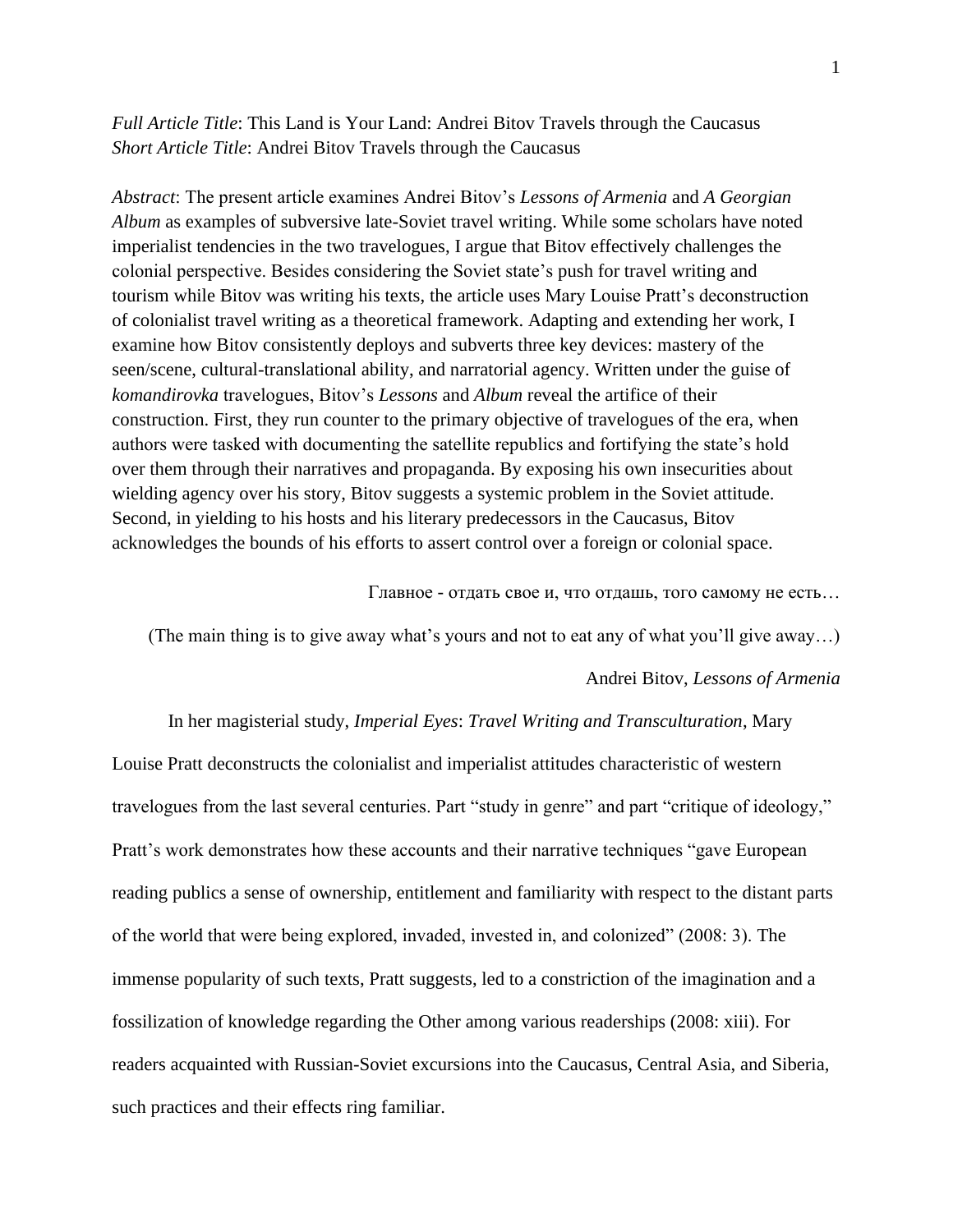Indeed, Pratt culled her subjects from Western European sources who documented visits to South America, Africa, and Asia, but her insights apply quite well to works by Russian-Soviet authors. Susan Layton, for instance, maintains that such texts as Alexander Pushkin's '*Puteshestvie v Arzrum*' ('Journey to Arzrum', 1829/1836) both affirmed and challenged imperialist notions at a time when Russia was deep in the midst of its conquest of the Caucasus, a mission that ran from approximately 1800 to 1864 but whose consequences—both political and cultural—were even more far reaching (1994: 9–10). The notion of the untamed Transcaucasia would grip authors' imaginations for decades. Some fell into exoticizing traps, encouraging Russia's imperialist dreams in the process, while others condemned Russia's brutal ambitions, as in Lev Tolstoy's *Hadji Murat* (1896–1904).

Sanna Turoma, however, notes that the contexts of nineteenth-century writers who wrote about the Caucasus differ in important ways from the world of late Soviet authors such as Bitov, as well as authors from a Europe that was awakening to its nightmare of colonial history: "in the Leningrad counterculture […] a Euroimperial past was the object of aesthetic nostalgia, whereas in 1970s Western cultural practices that past was becoming a focus of vigorous critique" (2010: 107). In other words, whereas the West was reevaluating its colonialist past, the situation was much different in Bitov's circle, in which young artists of his ilk (Joseph Brodsky, among others) sought a connection to that cosmopolitan, expansive West. This comparison helps explain Turoma's pointed criticism of the imperialist stance she sees in Andrei Bitov's traveloguediptych *Kavkazskii plennik* (*Captive of the Caucasus*), which consists of two travelogues frequently published together: *Uroki Аrmenii* (*Lessons of Armenia*, 1967–69) and *Gruzinskii al'bom* (*A Georgian Album*, 1970–3, 1980–3). Turoma's comments serve as the point of departure for the present article.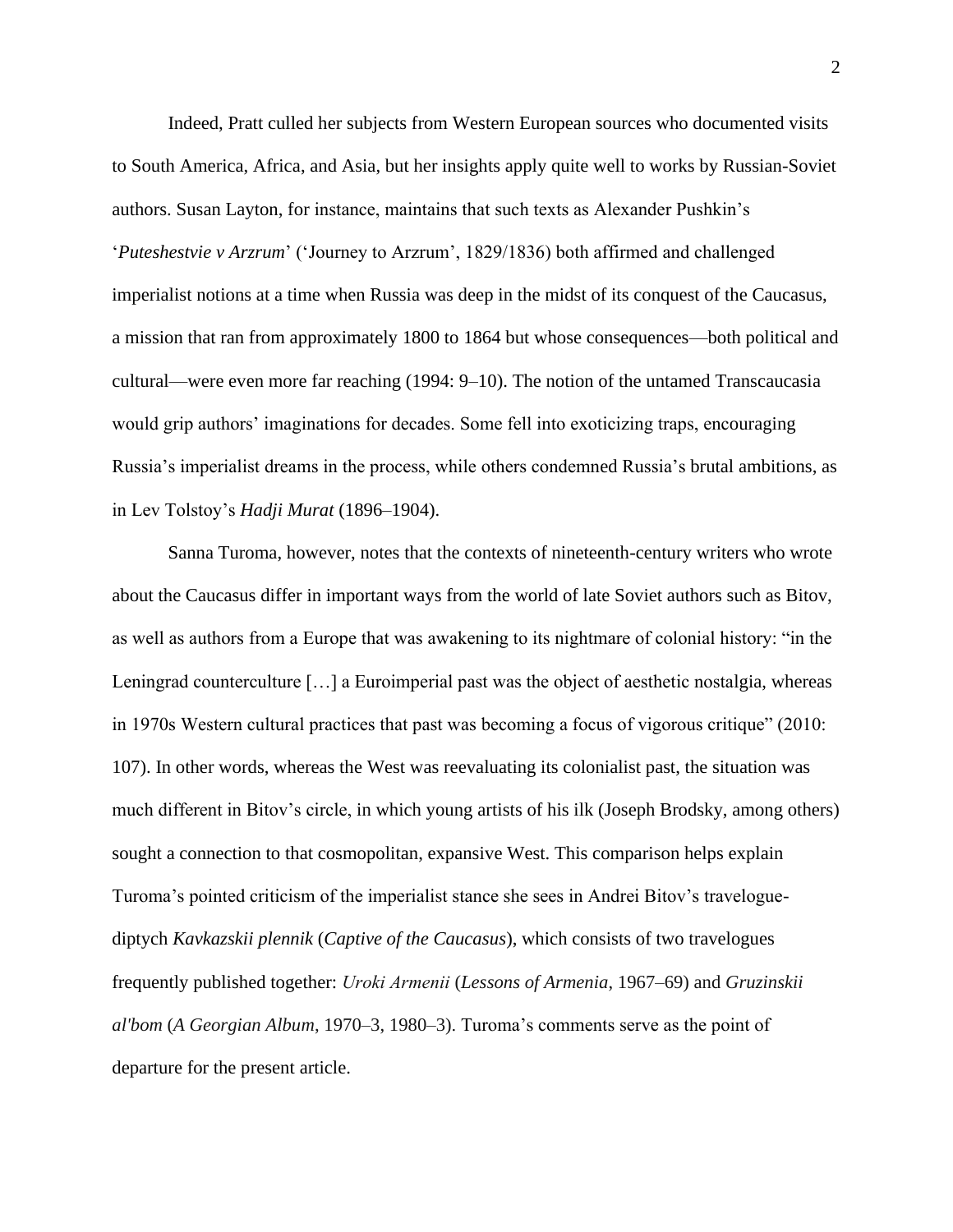In particular, Turoma proposes that Bitov's Caucasian texts are replete with "examples of the 'gentleman-colonizer's' authoritative gaze, of which the author is painfully aware, but does not want to, or makes the appearance of not being able to, rid himself of"  $(2010: 249)$ .<sup>1</sup> While Turoma's diagnosis is convincing, I see greater nuance in what Bitov is doing and wish to propose another layer to his travelogues. As opposed to her, I read Bitov's texts as subtle expressions of the author's textual inversion of the tropes of the cliché imperial narrative. They demonstrate how Bitov's autobiographical narrator experiences a coming to terms with himself and his society along the course of his travels through the Caucasus.<sup>2</sup> It is gradual, it is painful, but the narrating subject exposes his own faults and limitations with candor. In other words, the presence of the imperial gaze does not automatically imply Bitov's wholesale affirmation of this point of view. Neither is it what Pratt calls an anti-conquest, for Bitov does not shy away from his complicity in the attempted Soviet domination of its satellites through literature (2008: 9). Rather, the text reads as much more contradictory than may seem at first glance; Bitov himself challenges any privileged stance he may claim to possess by probing the limits of his vision, knowledge, agency, and identity while visiting the Caucasus and then while writing back in Leningrad.

### *Tropes and Techniques*

Bitov's approach is rooted in his broader project of recognizing the Other in all its multifarious manifestations. In 'Ptitsy' ('Birds', 1975) and 'Chelovek v peizazhe' ('Man in the Landscape', 1983), he considers humanity's place among the natural world, giving voice to bonds that transcend language. In the stories about his hero Alexei Monakhov and in parts of his last novel *Prepodavatel' simmetrii* (*The Teacher of Symmetry*, 2008), he explores romantic relationships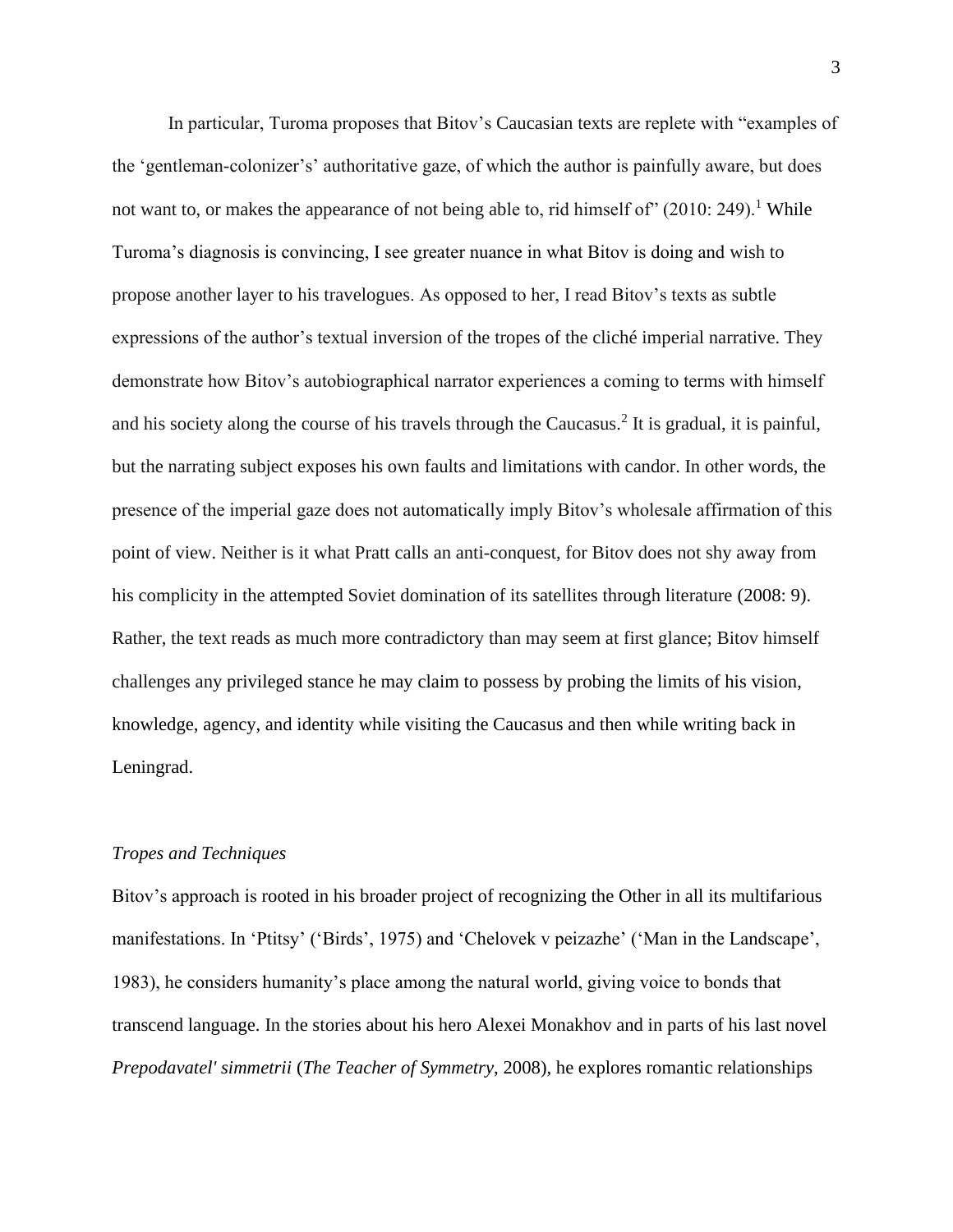and the problems associated with projecting one's hopes on a partner. His restless novel *Pushkinskii dom* (*Pushkin House*, 1964–71) takes up, among other subjects, anti-Semitism, historical-cultural lineages, and Russian-Western relations. These are admittedly disparate topics, but what unites them is Bitov's recurring investigation of what it means to coexist with other breathing, thinking, creating entities. Such interconnectedness is central to his poetics and finds resonance in his travelogues.<sup>3</sup>

In *Captive of the Caucasus*, the writer turns to the nature of Soviet Russia's dominion over its neighbors and his own undesired collusion. Rather than harmonize and domesticize, *Lessons of Armenia* and *A Georgian Album* emphatically deny the author's control and, through metonymy as a subject of the imperial power, his sense of sovereignty. Instead, these texts appreciate difference for its own sake and the uniqueness of the cultures they survey. Bitov thus polemicizes with the imperialist project, and his texts exhibit the unknowability of a foreign way of life, which, he maintains, cannot be mastered through travel writing alone.

This process operates on several levels. According to Pratt, the rhetoric of the "monarchof-all-I-survey"-style travelogues involves three primary techniques: first, aestheticization of nature through descriptions of the world as an art object that can be contained; second, density of meaning by focusing on the text's material substance and using sundry adjectival modifiers; and third, mastery of the seen/scene with the author cast as both elite judge and sharer (2008: 200– 201). All three of these concepts feature to some extent in Bitov's texts, but I wish to modify Pratt's list in order to elucidate better how this author from Soviet Russia inverts the expected perspective derived from the imperial center and how the Russian-Soviet context affects this phenomenon. I therefore keep "mastery of the seen/scene" but add what I call "culturaltranslational ability" and "narratorial agency."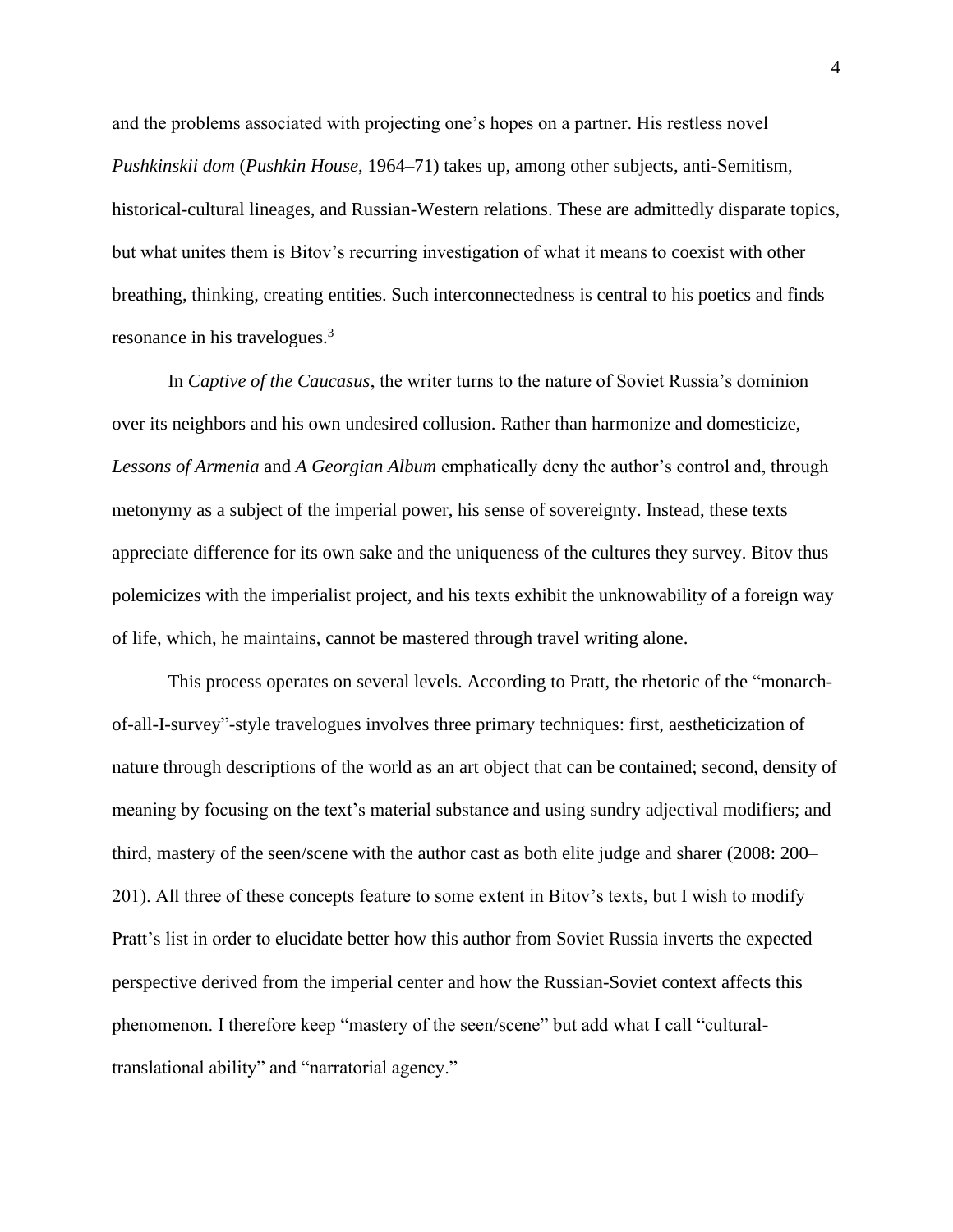While each of these techniques will be explained below, it is worth defining them here. To begin with the term I carry over from Pratt, "mastery of the seen/scene" refers to the process by which authors portray themselves as the sole interpreters of a landscape, a city block, a famous attraction. The scene, whatever it may be, is thus rendered static, as if it were a painting, limited to how the author describes it for the reader's passive consumption. Writing from this perspective suggests that there is no way to see the scene (say, the Armenian landscape) other than from the vantage point the author assumed when encountering it. In short, mastery of the seen/scene is a textual domination over how a foreign land is understood and shared. Culturaltranslational ability is to mastery of the seen/scene what language and culture are to sight. It consists of the travelling author's—imperialist or otherwise—ability to translate the alien. Just as practitioners of the master of the scene trope might portray themselves through descriptions as the controller of how things are seen, the cultural-translator will claim, through diction and rhetoric if not explicitly, to be the arbiter of understanding between the home country and the distant realm. This trope is a means to domesticize and, in turn, conquer. It was particularly important in the case of Soviet writers who were tasked with representing the "near abroad" for Russia. In Bitov's subversive travelogues, though, translation can be a literal or figureative struggle, as difficulties with false cognates lead to miscommunication and a humbling of the narrator or the attempt to piece together experiences in a cohesive form only result in further narrative fragmentation. Finally, narratorial agency speaks to the sense of control that the authorial figure wields over the tale before the reader's eyes. It functions on a higher level than mastery of the seen/scene or cultural-translational ability, as it deals with the space the narrator inhabits within the text and, then, the potential to control movement through the narrated setting. The narrator controls not only what we see, but the path that they carve for us as well. In the late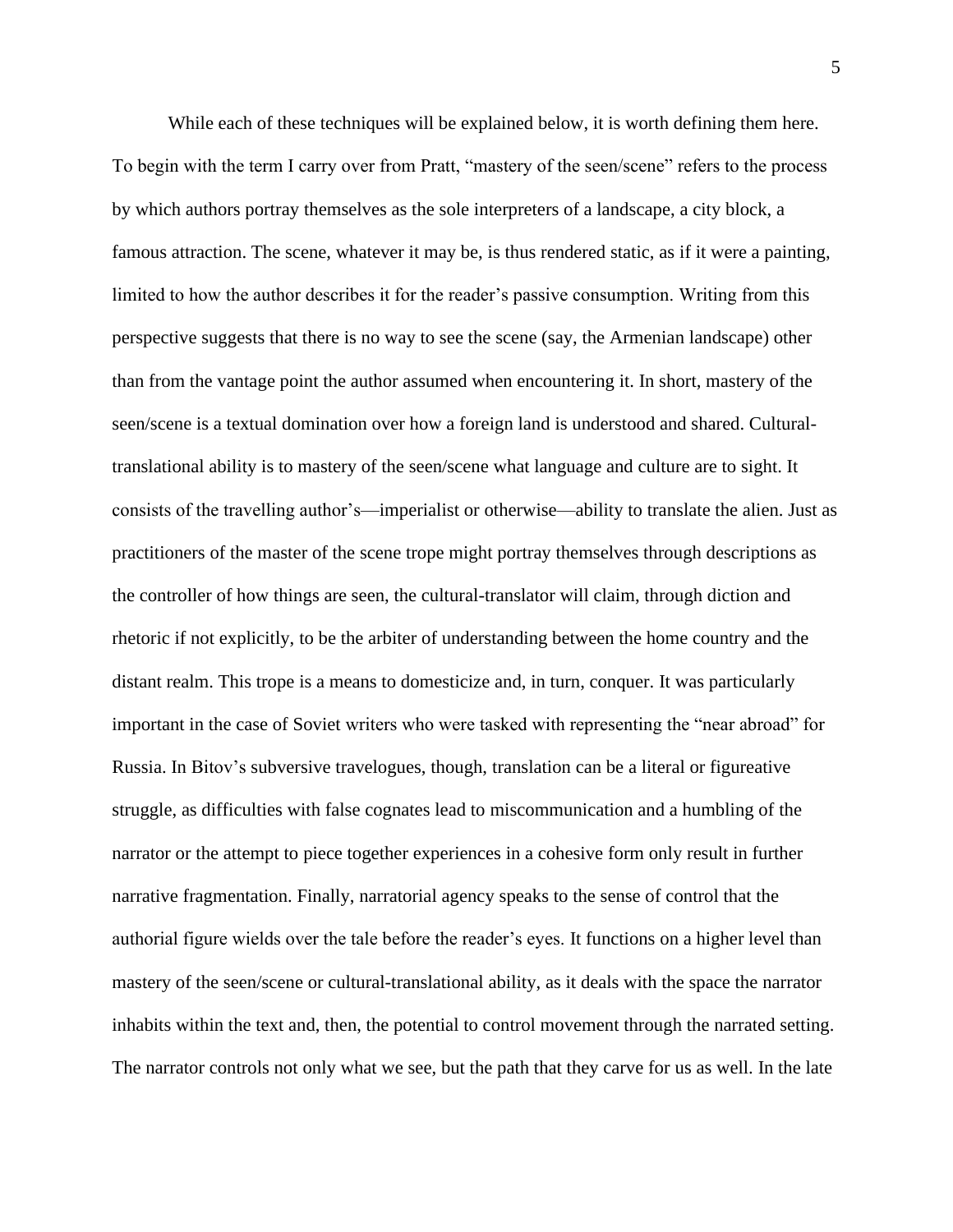Soviet era, when travel even to other republics was still relatively limited, this emphasis on free movement naturally elevated the narrator's position and signified a great deal. Here, the question is not only the actual travel itinerary that the author drafts but also the literary precedents that they are writing against. Bitov follows in the steps of writers such as Pushkin, Andrei Bely, and Osip Mandelstam, who had all crossed the Caucasus before him; the narrator's attempt to dictate where he journeys are mirrored by a tandem one to say something new about this space and experience in his own writing. In sum, Bitov's three tropes focus on sight, culture, and space/movement.

Bitov, however, deploys these devices only to upend them. They demonstrate that his capacity to maintain control over his experience with a foreign land remains more tenuous than he initially thinks. In crafting such a narrative, he reveals the spoliation of the imperialist mindset. Indeed, written at a time when travel was beginning to be more permissible in the Soviet Union, his *Lessons* and *Album* run counter to the demands placed upon travel writing of the era, as will be considered presently. If the travelogue genre was to be harnessed like so much else in the symbolic battle for control over satellite republics, then Bitov's travel writing operates in the opposite direction. These are texts—complex, richly contradictory, subjective in nature, experimental in quality—that defy the call to arms issued at this point in Soviet history. In his Caucasian diptych, he collects lessons and snapshots for his album to paint a picture that is, if not more authentic, then at least more nuanced, respectful of the differences that might otherwise be obscured by totalizing Soviet ideology or by tourism's tendency toward shallow and scripted encounters with the alien. Ultimately, the mask worn by someone who wishes to domesticize Armenia and Georgia gives way to the self-deprecating narrator who shrewdly undermines any such conquests, literary or otherwise.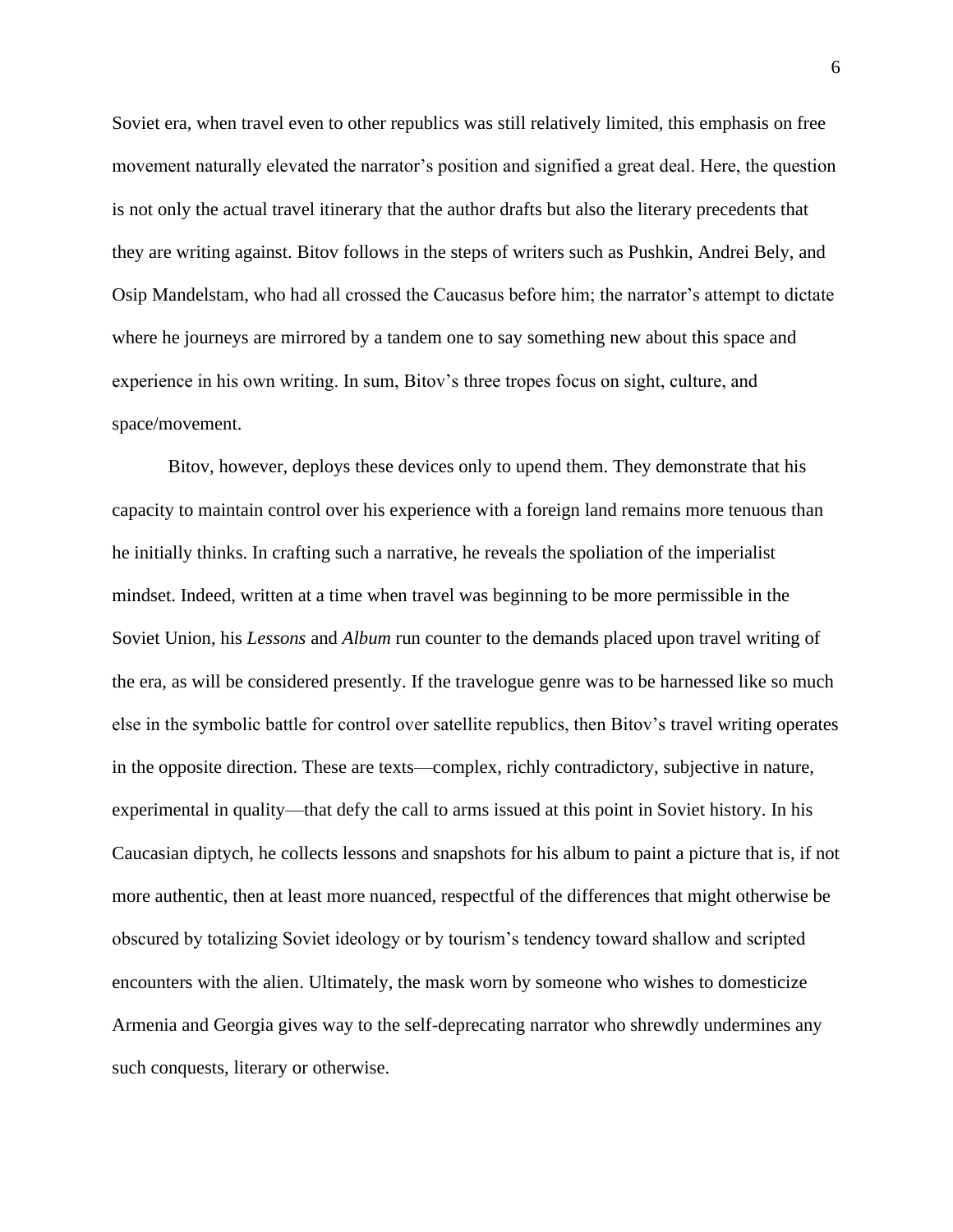# *The Soviet Tourist's Gaze and the Colonialism Debate*

Bitov belonged to a generation that was born under Stalin, experienced the Thaw, and yet witnessed the many contradictions of the era. He idolized the West and saw Soviet Russia's encroachment on its Caucasian neighbors and the move toward a universal "Soviet" mindset as emblematic of the backwardness that he railed against in his works. Fiercely individualistic, Bitov would argue against the point of committing oneself to a cause like the USSR—and its imperialist agenda—when the world is much richer, more nuanced and complex than the Soviet worldview would suggest. Although the party supported the development of individual national cultural traditions, the goal ultimately remained "Soviet Man." This is, after all, one of Bitov's main concerns. *Pushkin House*, for instance, chronicles its protagonist's attempts to extricate himself from this outlook. If in this novel, all the references to classic and Silver Age works serve in part to show how the Soviet Union has co-opted the past, something similar is at play in Bitov's Armenian and Georgian travelogues. He wishes to break free from the baggage of the past, and Russia's involvement in the Caucasus, in both its tsarist and Soviet manifestations, strike him as of a kind.

The very title of Bitov's collected travelogues, *A Prisoner of the Caucasus*, of course, refers to Pushkin's poema and Tolstoy's *povest'*. Here, we see an example of what Grant calls "the gift of empire" (2009: xv). By giving themselves up to the Caucasus as self-sacrificial gifts, these writers and their stand-ins rhetorically participate in the colonizing mission. Traces of this tendency persist in the *Lessons* and *Album*, to be sure, but they are often summarily upset by the author. A writer of deeply intertextual works, Bitov is well aware of the literary tradition from which he springs.<sup>4</sup> He uses its main features in his travelogues to weaken the imperialist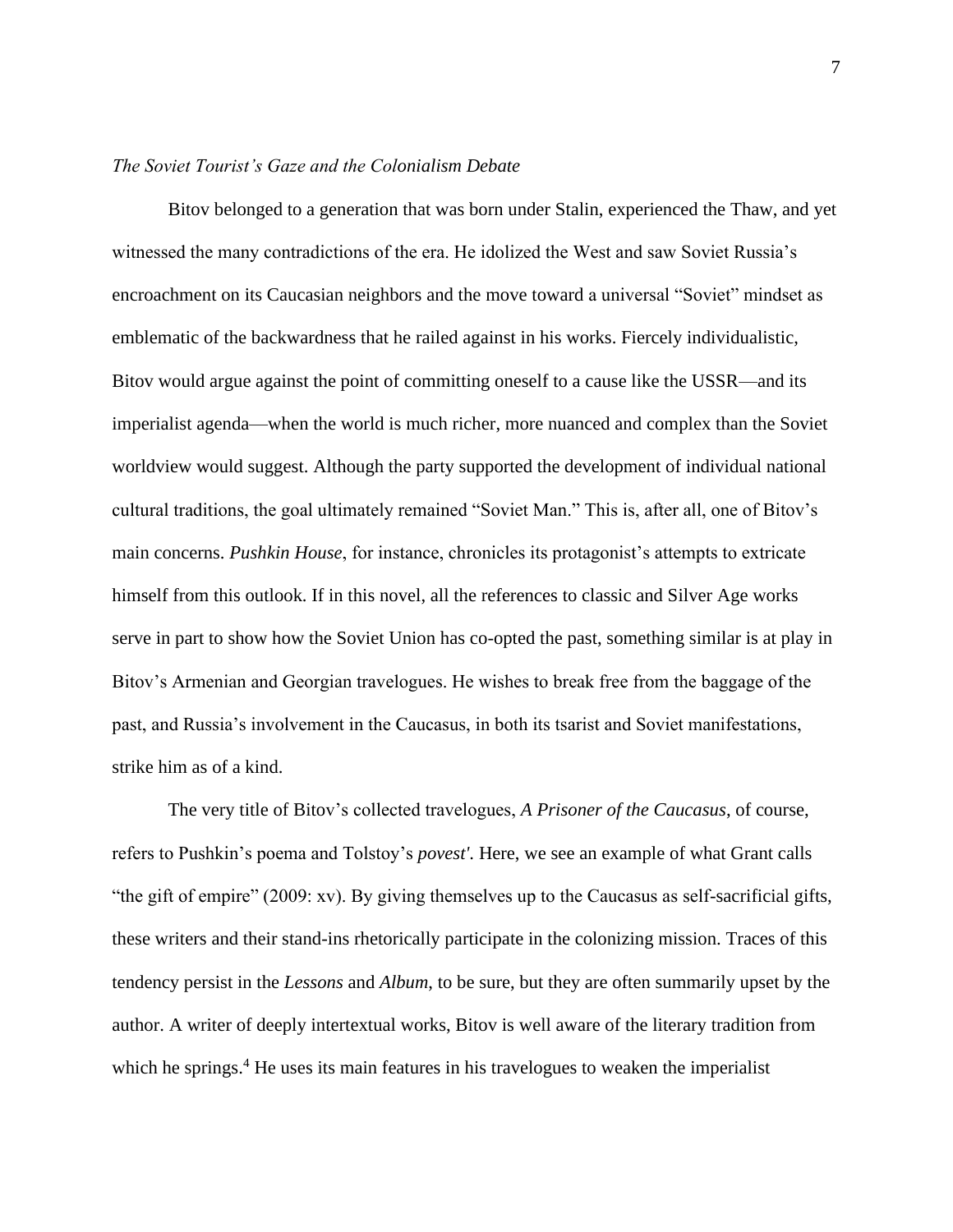foundations it stands on.<sup>5</sup>

Along with this complex heritage, Bitov was grappling with the development of three significant interrelated phenomena in post-Stalinist Russia: tourism, travel writing, and the question of (de)colonization. After decades of severe travel restrictions, mass and sport tourism grew exponentially in and beyond the USSR after Stalin's death. According to official records, in 1956, 561,000 Soviet tourists were sent abroad. By 1965, that figure had more than doubled to 1.2 million. It doubled yet again by 1975, and in 1985 around 4.5 million tourists spent time beyond the Soviet walls (Popov 2009: n. pag.).<sup>6</sup> The world's borders shifted dramatically, as citizens either experienced new sights or reconnected with past experiences abroad.<sup>7</sup> As Anne Gorsuch and Diane Koenker write, Soviet tourism was doubly active: it often demanded a level of physicality from the traveler not necessarily associated with Western tourism, and it sought to shape a worldview by showing how good things were "back home" (Gorsuch and Koenker 2006: 2, 5). Bitov's texts are perfect examples of how some travelogues challenged this dominant (imperial) strain with their own brand of "activism." Bitov travels, climbs, explores, but he goes out of his way to diminish the narrator's role as a great Soviet unifier; the texts challenge the narrator's authority, leaving any sort of control from the center over the periphery diluted, in effect writing against the Soviet power that he saw as inherently flawed and restrictive. Although Georgia and Armenia were part of the Soviet Union, Bitov treats them as functionally distinct places with their own separate cultures and histories, rather than as Russified Soviet republics or even brotherly socialist countries.

Much has been written about the so-called tourist gaze and its ideologies. The Soviet tourist project, embodied in the state-run travel agency Intourist, sought to shape how citizens would both experience *and* bring home foreign spaces, including those of the near abroad.<sup>8</sup> In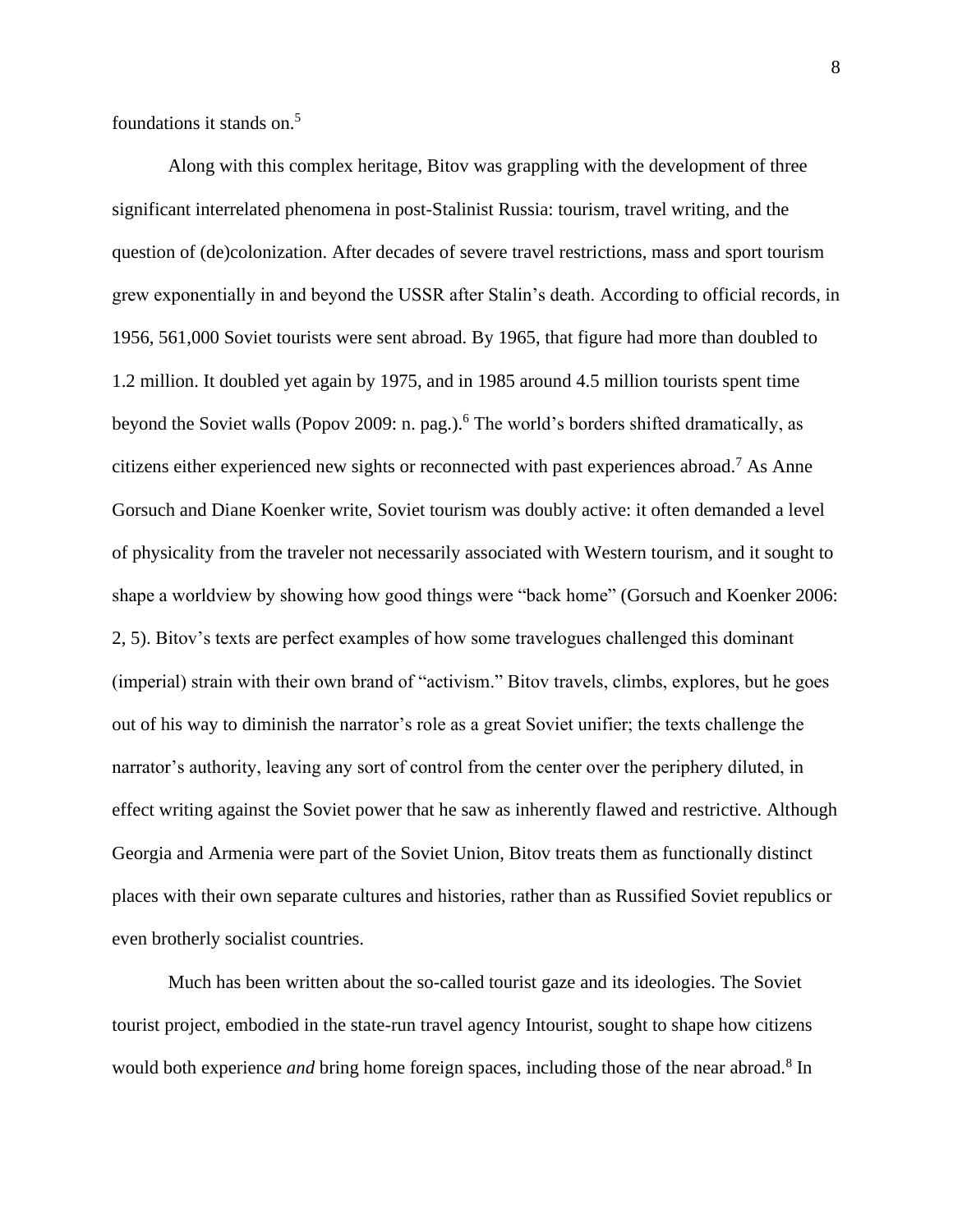fact, Bitov joins a long line of tourist-writers seeking purported authenticity while abroad. Elements of this phenomenon can be discerned in his Caucasian travelogues, where the narrator carries along preconceived notions in his suitcase. Authenticity, it turns out, does not necessarily mean clarity, but rather an openness to difference.<sup>9</sup> It is in respecting their differences, neither exoticizing nor masking them completely, that he finds inspiration, offering a third path. He feels a tension between wanting to see the "real" Armenia and working through all the baggage he has absorbed as a late-Soviet writer to not impose anything on the scene before him.<sup>10</sup>

The tourist gaze, of course, had to be somehow conveyed to the Russian readership, and as restrictions were lifted there was a simultaneous boom in Soviet travel literature. After Nikita Khrushchev emphasized the need to explore lands beyond Russia, writers were tasked with documenting trips, showing how much better life at home was, and bringing a sense of unity to the multiethnic Soviet Union. In practice, however, things were less clear cut. Writers could heed the call for propaganda in travel writing, but some turned inward. Describing the state of tourism after Stalin's reign, Gorsuch frames this pressure in terms particularly relevant to Bitov's aesthetics: "The author of the typical Soviet travel account was like a camera, focused outwards to bring back images for armchair tourists and authorities at home rather than inwards in a risky exploration of the personal encounter with the other" (2011: 21). Bitov's travelogues to Armenia and Georgia fit the second half of this statement perfectly. His narrative lens is quite visual, even photographic, in nature, but the author does not limit himself to reporting facts.<sup>11</sup> These texts are explorations of his inner self just as much as they are accounts of an external reality; they afford him an opportunity to consider such weighty topics as the state's relationship with its satellites, the author's role in imperial construction, and the differences between his way of life and that of the Other that tended to reach beyond the Soviet framework imposed by his chosen genre.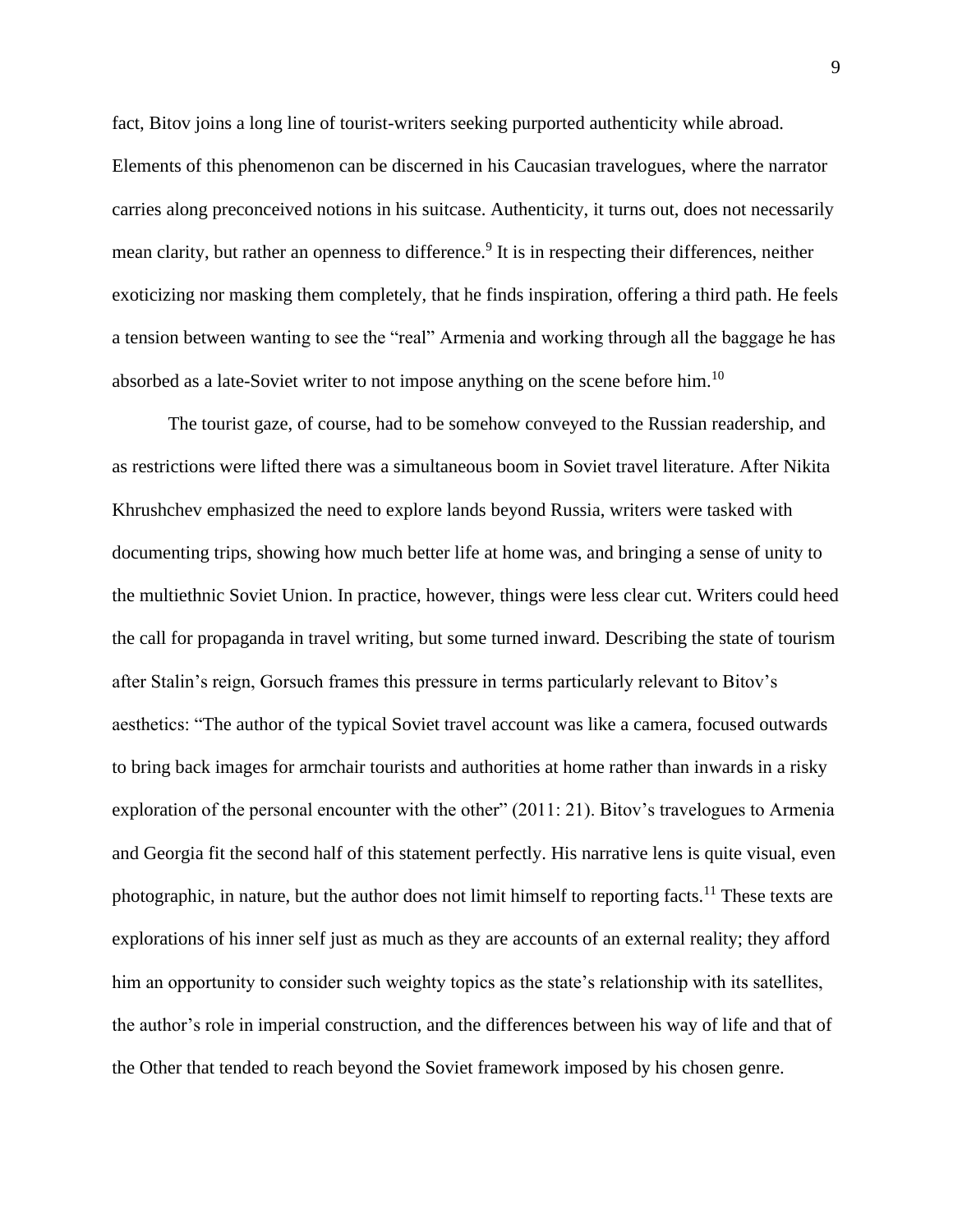Unsurprisingly, the *Lessons* initially underwent censorship, and the *Album* could not be published until *glasnost'*. While the cracks in Soviet ideology continued to reveal themselves through the 60s and 70s, even more so after the fresh air that Khrushchev's Thaw provided, works like *Lessons* and *Album* refuse to provide a pacifying glue.

In this regard, Bitov's texts should also be read in the context of the debate over the status of the Soviet republics as colonial.<sup>12</sup> His *Lessons* and *Album* speak to fundamental issues in this debate: center vs. periphery; the definition of "empire"; Russia's complex relationships with the satellite states; the extent to which Russia exerted control (political, cultural, and so on) over the other republics; and legacies of expansion, among others. As has been pointed out numerous times, often by those in favor of the internal colonization model, Russia's position in traditional schema of colonialism is complicated, to say the least.<sup>13</sup> Ol'ga Breininger describes the situation well: "Neither the Russian Empire nor Soviet Union were colonial powers in the classical sense of this word, but they undoubtedly represented a model of statehood where the division into center and periphery and the power imbalance between them were significant and intentional and often coincided with ethnic borders" (2015: n. pag.). This friction is central to Bitov's travelogue poetics, particularly as a second initiative to Russify the non-Russian parts of the Soviet Union began in the late 1960s: What separates *him*, the would-be literary Russian conqueror, from the peoples whom he encounters in the Caucasus? Can his pen bring unity, or, rather, should it highlight meaningful dissimilarities between Russia and the near abroad?<sup>14</sup>

Perhaps most important for Bitov was the concurrent "cultural looting," to borrow Tomar Koplatadze's formulation, that brought the periphery's wealth to the center (2019: 480). A response to this exploitation manifests in Bitov's travelogues, as demonstrated below, when the narrator considers how the two republics' rich cultural—and natural—heritages may be co-opted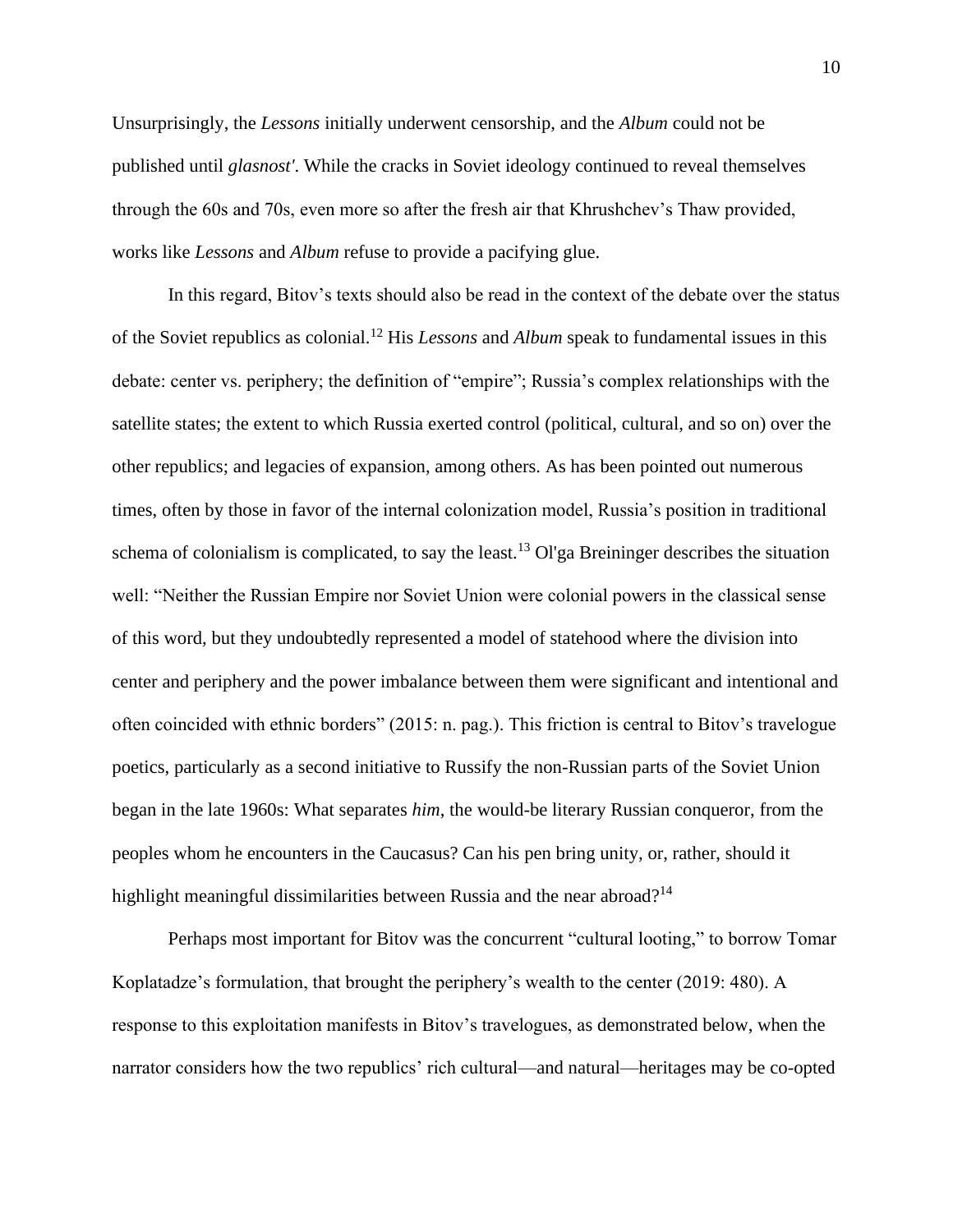to serve the imperial emissary's literary and touristic account. It is simply rhetorical, rather than physical. Even if Bitov hails from the center and does not represent the colonized voice itself, his narratives subversively work to diminish the chauvinistic colonizing perspective by exposing its faults, leaving room for alternative perspectives and voices, at least as a distant possibility.<sup>15</sup>

Of course, Bitov's travelogues are not historical documents but instead deeply personal accounts, and through their genre they also illuminate aspects of the clash between the personal and national levels. Neil Larsen and Ericka A. Hoagland have analyzed how postcolonial literature evinces what the former calls a "structural tendency" by which such works as a whole and, in particular, African *Bildungsromane* allegorize the experience of a so-called nation through an account of/by an individual subject (2000: 38). Both scholars are careful to circumscribe such a framework, but they ably demonstrate the potential for a personal postcolonial narrative to function as a statement on a country's historical and political experiences. A similar process, if from the opposite end, is developed in Bitov's Caucasian tales. In other words, if in the *Bildungsromane* that Hoagland analyzes, we see "the ongoing remediation of colonialism's traumatic legacy throughout the maturation process" of the narrator and a parallel lack of closure for the book, then the Russian author's works perform something analogous: Bitov's awakening to his role as imperial subject (2018: 219). His splintering of self from the Other embodies Soviet Russia's own coming to terms with its tense relationship with the republics that it has subsumed. The formal and structural elements of *Lessons of Armenia* and *A Georgian Album*, which are told as vignettes, demonstrate this point well; they remain fragmented, moments caught as the narrator reflects on his travels and without clear resolution, as in *A Georgian Album* when the narrator, with a string of ellipses, pleads with himself to finish the book in time (1996: 334). The imperial, colonial, and Soviet travelogue would dictate an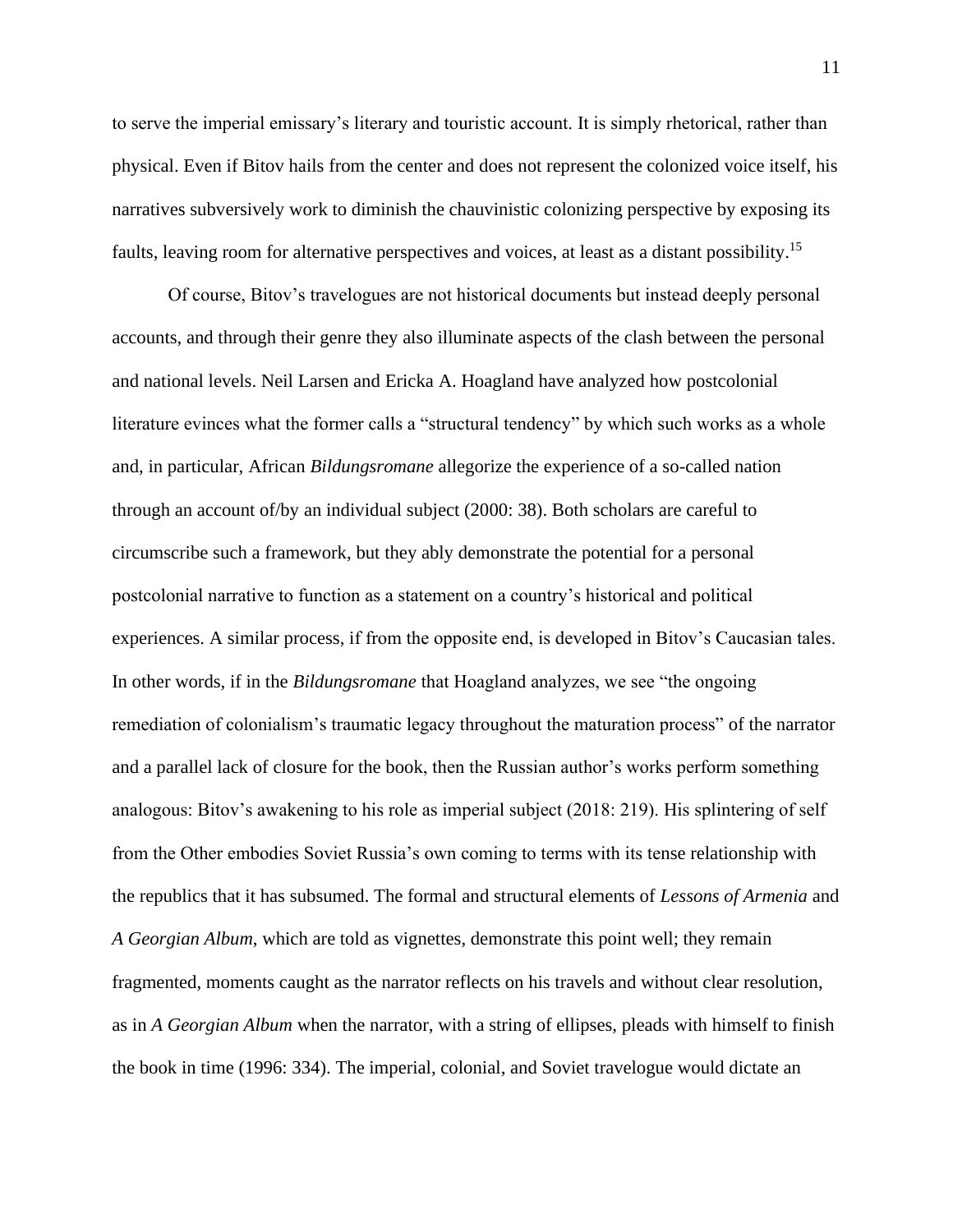authoritative, knowledgeable, monologic authorial voice, not one that doubts and questions its own volition, abilities, and positionality. By refusing to engage in the propagandistic travel literature that was actively fomented at the time, Bitov mounts his own anti-colonial maneuver.

#### *Unlearning the Empire*

Like many of their predecessors, Bitov's accounts of the Caucasus may as well have been written by a roaming sentient eye. Their pages brim with references to looking, glancing, peering, peeping, spying, watching, spotting, recognizing, discerning, inspecting, observing, noticing, taking in, perceiving. At times the narrator implies that his vision endows him with a secret knowledge. In the opening pages of *Lessons*, he writes that "Армения ничем […] не отличалась от других республик в глазах непосвященного […] Страна потрясала меня как другая, не Россия" (1996: 9; "nothing […] distinguished Armenia from the other republics to the uninitiated eye […] The country struck me as different, not Russia"). Then, "Глаз покоился на библейско-медитеранском пейзаже. […] Я ничего не ждал, и все было подарком" (1996: 11; "the eye found repose in the biblical-Mediterranean landscape. […] I expected nothing, and everything was a gift"). In both cases, Bitov's stand-in reveals how he feels a sense of superiority over his host country, as well as anyone else who may witness its expanses. He alone possesses the clarity, the organ necessary to pierce through what seems so familiar and unexceptional within the Soviet space. Everything is meant for him as a special witness — clear signs of the monarch-of-all-I-survey point of view.

Even just a page later in the foreword, however, the narrator contradicts himself. Recalling a conversation with a friend concerning a musical performance, Bitov writes, "Я был влюблен в полноту своего чувства к чужой родине. Она мне принадлежала куда точнее и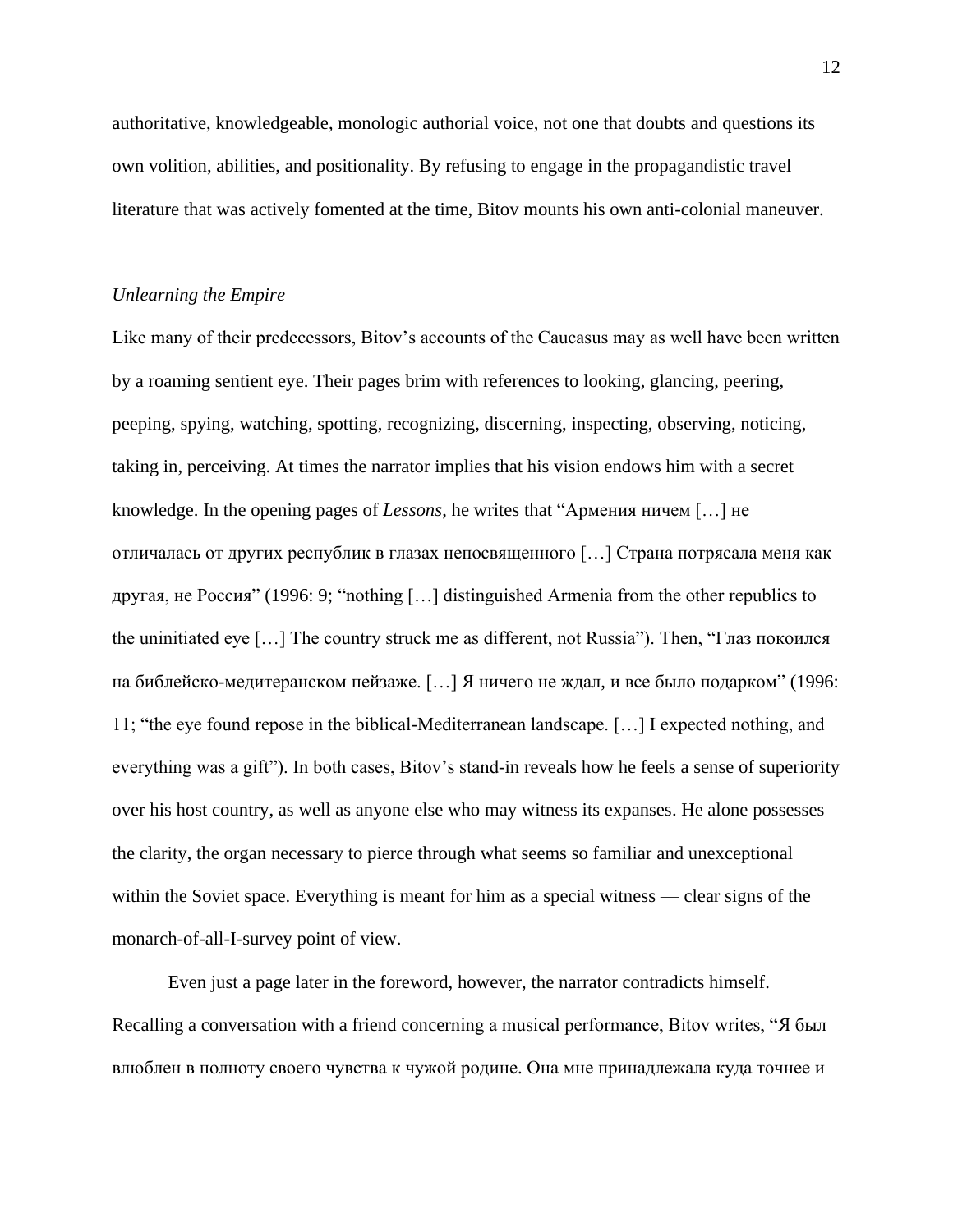глубже, чем им. […] – Почему ты думаешь, что ты один это чувствуешь? – с негостеприимной неприязнью сказал мне сосед. […] Сейчас я понимаю его. Восторг – тоже агрессия. Своего рода танк" (1996: 11-12; "I was in love with the fullness of my own emotion for an alien people's homeland. It belonged to me far more precisely and deeply than to them. […] 'Why do you think you're the only one who feels this?' my neighbor said to me with inhospitable animosity. […] Now I understand him. Rapture, too, is aggression. A kind of tank"). Here, the author implicitly compares his attitude to the invasion of Czechoslovakia in 1968, an event roughly concurrent with the *Lessons*' composition. This comparison is apposite given Bitov's generation and the psychic trauma inflicted by the tanks' appearance on Prague's streets. It marks a burgeoning cognizance of his complicity in the imperial project through his writing. In general, this delayed self-awareness becomes emblematic of the two books. His vision and subsequent writing do not grant him any superior perspective but instead run the risk of transforming into a domineering force. When this occurs, the master of the seen/scene buys into the system of oppression by mistaking his point of view for absolute truth, something that can speak for Armenia as a whole. These moments make up the points of contact between the Russian eye and the Armenian space that generate Bitov's so-called authoritative gaze. On the other hand, the fact that Bitov constantly subverts this gaze indicates a subtly different dynamic at work in the pieces.

From the moment he arrives in Armenia, the narrator is endlessly told that he must see Mount Ararat, the country's most famous sight. To his immense embarrassment, he cannot make out its contours for some time: "Я должен был […] увидеть Арарат прямо на аэродроме. Просто первое, что я должен был увидеть. Но его там не было. И в Ереване я тоже должен был видеть его, но не видел" (1996: 56; "I was supposed […] to see Ararat right at the airport.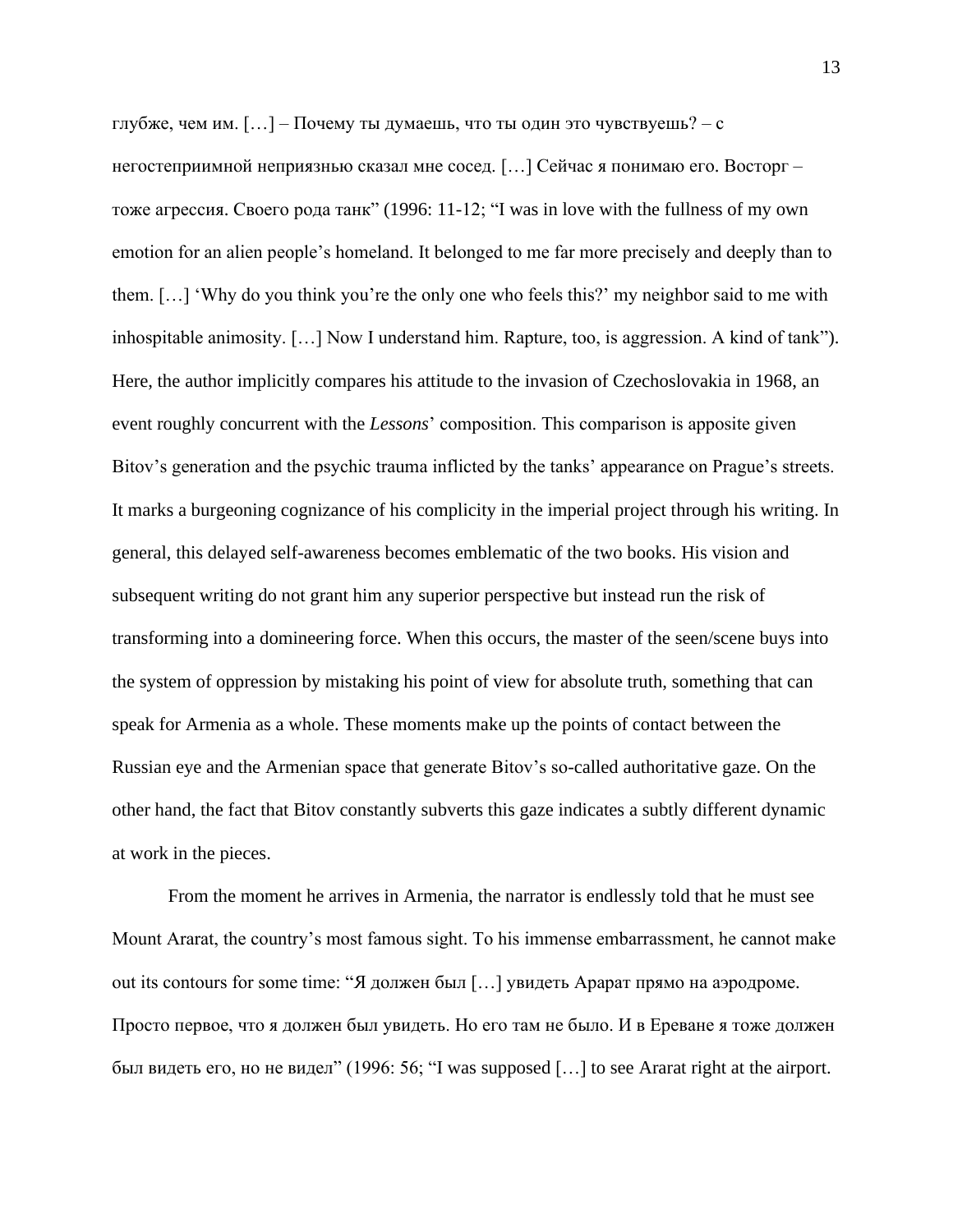It should be the very first thing I saw. But it wasn't there. In Erevan, too, I was supposed to see it but didn't"). The traveler understands what *should* be there, what he *should* experience having entered Armenia, but his expectations are frustrated by reality and the gloomy, overcast weather. Perhaps it is this frustration-cum-resentment that colors his vision when he finally does encounter Ararat a few days into his trip: "Он оказался не таким лучезарным, как на этикетках или фресках московского ресторана «Арарат»" (1996: 57; "It turned out to be not as radiant as it is on [packaging] labels or the frescoes of the Ararat Restaurant in Moscow"). If the mountain has hidden itself from his view for longer than he desired, then the narrator will attempt to domesticize it in response. It is no longer a foreign treasure but rather a weak imitation of what can be found on advertisements and decorations at home. This iconic simulation becomes more real than the actual object through this lens. Simon Coleman and Mike Crang have argued that such encounters are typical of tourism's search for the authentic, when "the authentic [seems] rather dowdy" (2002: 4). But, in Bitov's case, this critique of the mountain through a comparison to labels sets up his real point.

The Russian traveler's petty conquest is rewarded in turn by a dramatic shift: "И потом — гора смотрела. Я на нее, она на меня. И я чувствовал себя неловко. […] мне было непонятно, как она сюда попала" (1996: 57; "And then—the mountain stared. I at it, it at me. And I felt uncomfortable. [...] I couldn't understand how the mountain had appeared here"). He loses his superior position over nature, as he realizes that he cannot actually make sense of the entire situation. If the prototypical master of the seen/scene's power lies in his ability to recreate through words what he witnesses in a foreign context and thereby inscribe his perspective into a confident authoritative account, then Bitov here underscores that some borders cannot be crossed. His talents notwithstanding, Bitov cannot overcome Ararat, and as he recognizes he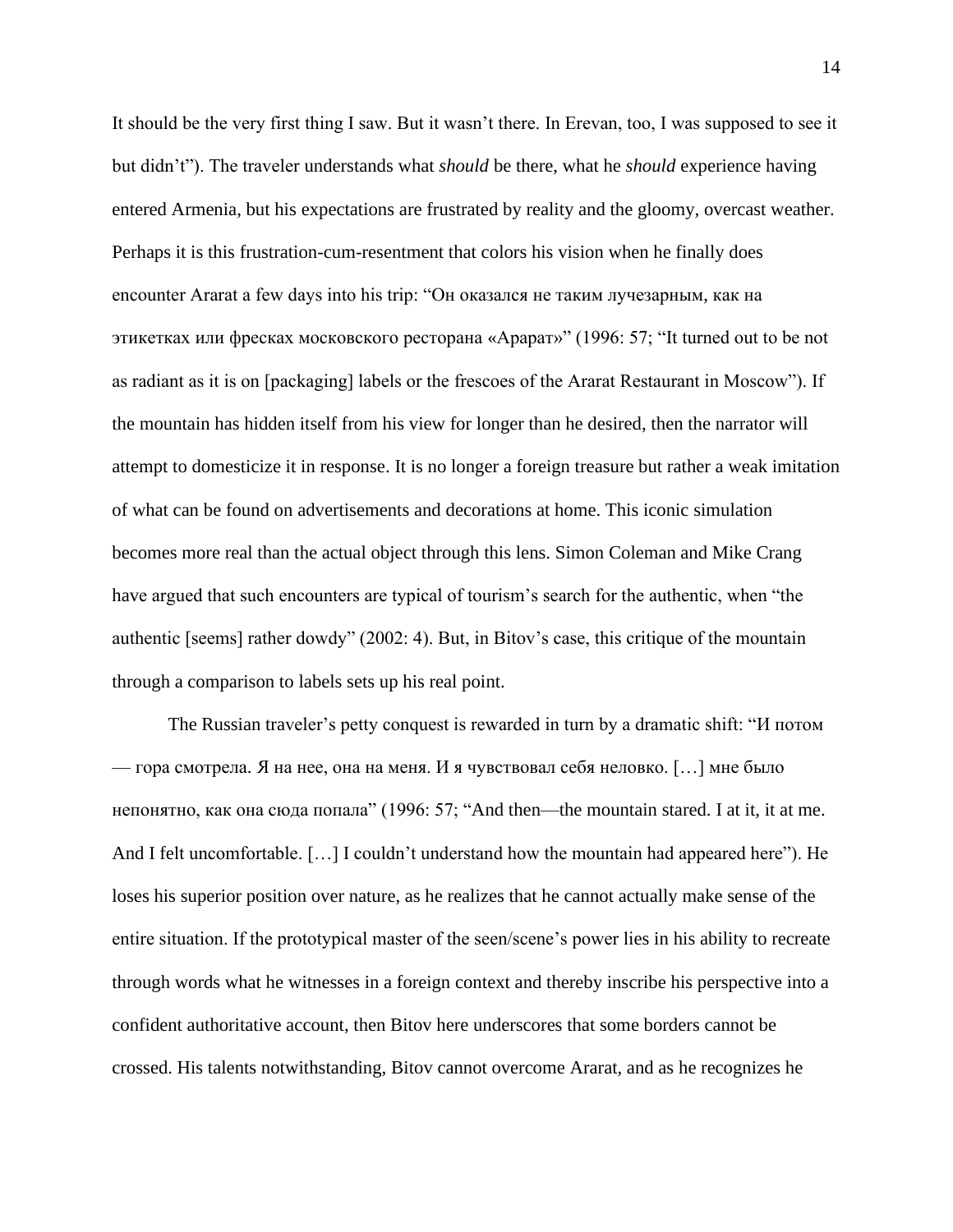wields no power over it, the mountain turns the table on the master of the seen/scene who is unexpectedly now simply seen. His narrative technique fails him. This alteration becomes a recurring concern in Bitov's prose, in which he champions the individual who comprehends that there is still much left to learn.

The same dynamic plays out in Georgian settings. For example, near the beginning of the *Album*, Bitov visits a church. He remarks:

Надо же было так именно обо мне позаботиться!.. Чтобы я долго шел вверх искусно подобранным путем, чтобы взгляд мой все укорачивался, успокаивался и все меньше видел, чтобы я достиг цели именно там, где перспектива сократилась окончательно, чтобы все постройки не раздражили и не восхитили мой глаз, а продолжали заслонять мне даль, чтобы нигде, оглянувшись, не мог я увидеть более того, что только что видел […]. (1996: 197-198)

(Such good care had been taken just for me! So that I walked uphill for a long time along an artfully selected path, so that my view gradually shortened, settled, and saw less and less, so that I reached my goal precisely at the point where the vista was totally cut off, so that all the buildings didn't bother and didn't captivate my eye, but continued to hide the distance from me, so that nowhere, with a glance back, was I able to see more than I had just seen […].)

As in Armenia, he presents this scene as something specially crafted just for him. Vision remains his primary tool, and he underscores that things are not *too* remarkable, *too* special. At the same time, they are made for him alone. His eyes therefore rejoice, as he is able to consume the vision and craft its representation in words: "Здесь надо было заново учиться языку, зародить его,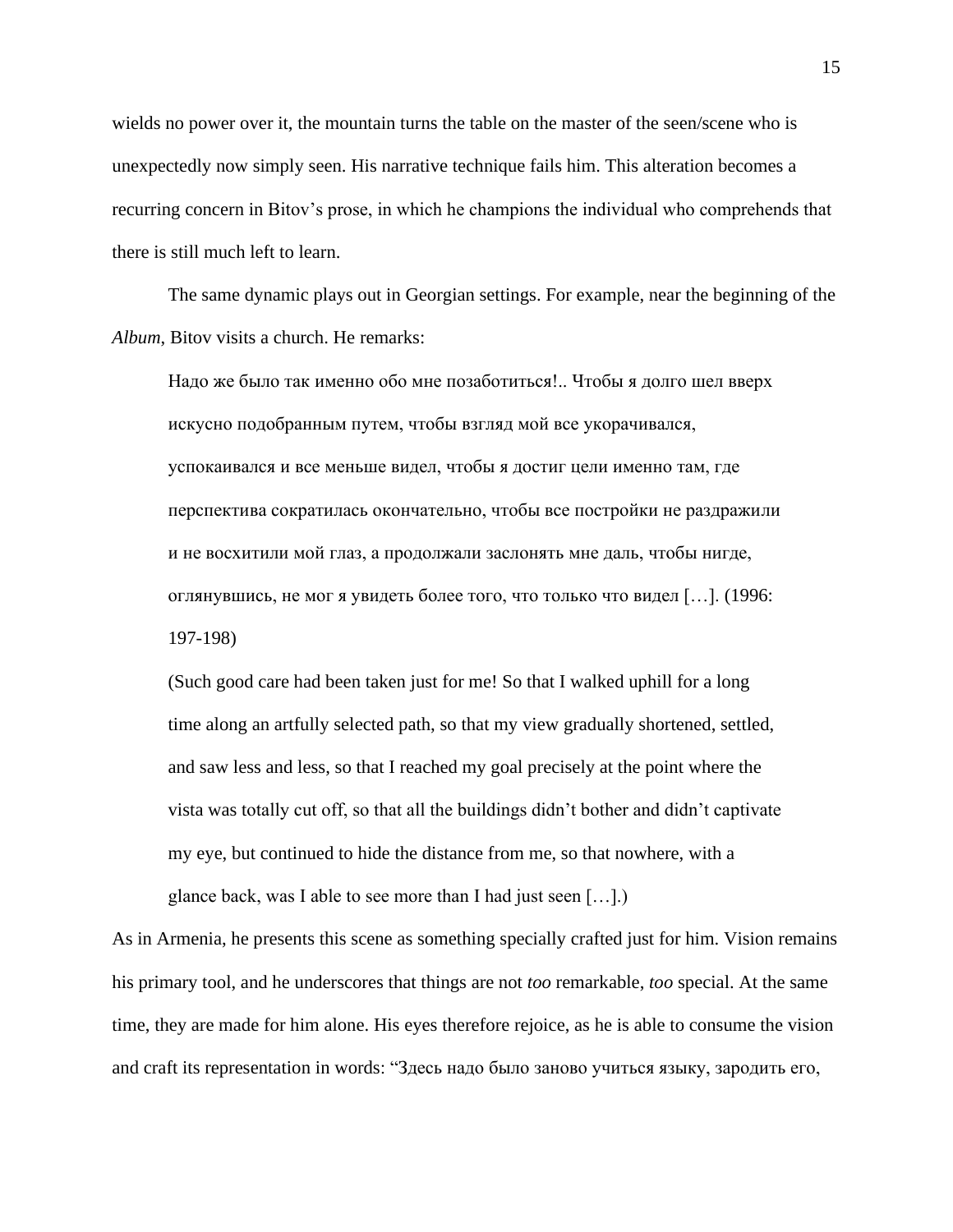разлепить с трудом губы, тем же исполненным бесстрашия усилием, каким осмелился распахнуть глаза, и произнести первое слово, одно, чтобы назвать то, что мы видим: *мир*. [...] Ворота в мир. Врата мира. Я стою на пороге. Это я стою. Это – я" (1996: 198; "Here we had to learn language anew, to create it, to open our lips with difficulty, with the same fearless effort that I had dared to open my eyes and to pronounce the first word, one to name what we saw: *world*. […] The gates to the world. The world's portal. I stand on the threshold. It is I who stands. It is I"). Both of these passages suggest that no one else, neither local, nor foreign, has witnessed these sights; they ignore the native perspective, the local language. Granted this view, as if from God, he is the chosen one who can name what he sees — a Soviet Adam. He takes what he sees and turns it into a description to be consumed. It is through his language, not the native Georgian, that they will be remembered, according to this logic.

Having felt enthralled and totally at-one with a city, Bitov eventually comes to a series of quick revelations. First, he sees that it is rather "чье-то" ("someone else's affair") and that he is motivated by "зависть" ("envy") (1996: 211). Pulled by the desire to claim the foreign for himself, he subsequently adjusts his attitude. It is in this new cognitive space that he sees himself in a different light and recognizes his effusive love for the dangerous influence it can be:

Вы так сумеете восхититься и полюбить все чужое, что не покажетесь себе захватчиком. Вы же не требуете такой же любви к своей родине, какую источаете к чужой […] Тиражированный агент Империи выступает как мироносец, совершенно не чувствуя себя хозяином; он все приемлет по незадумчивости, по праву. Про него знают, что он собирает подать […]. (1996: 211-212)

(You will be so able to admire and to love everything foreign that you won't see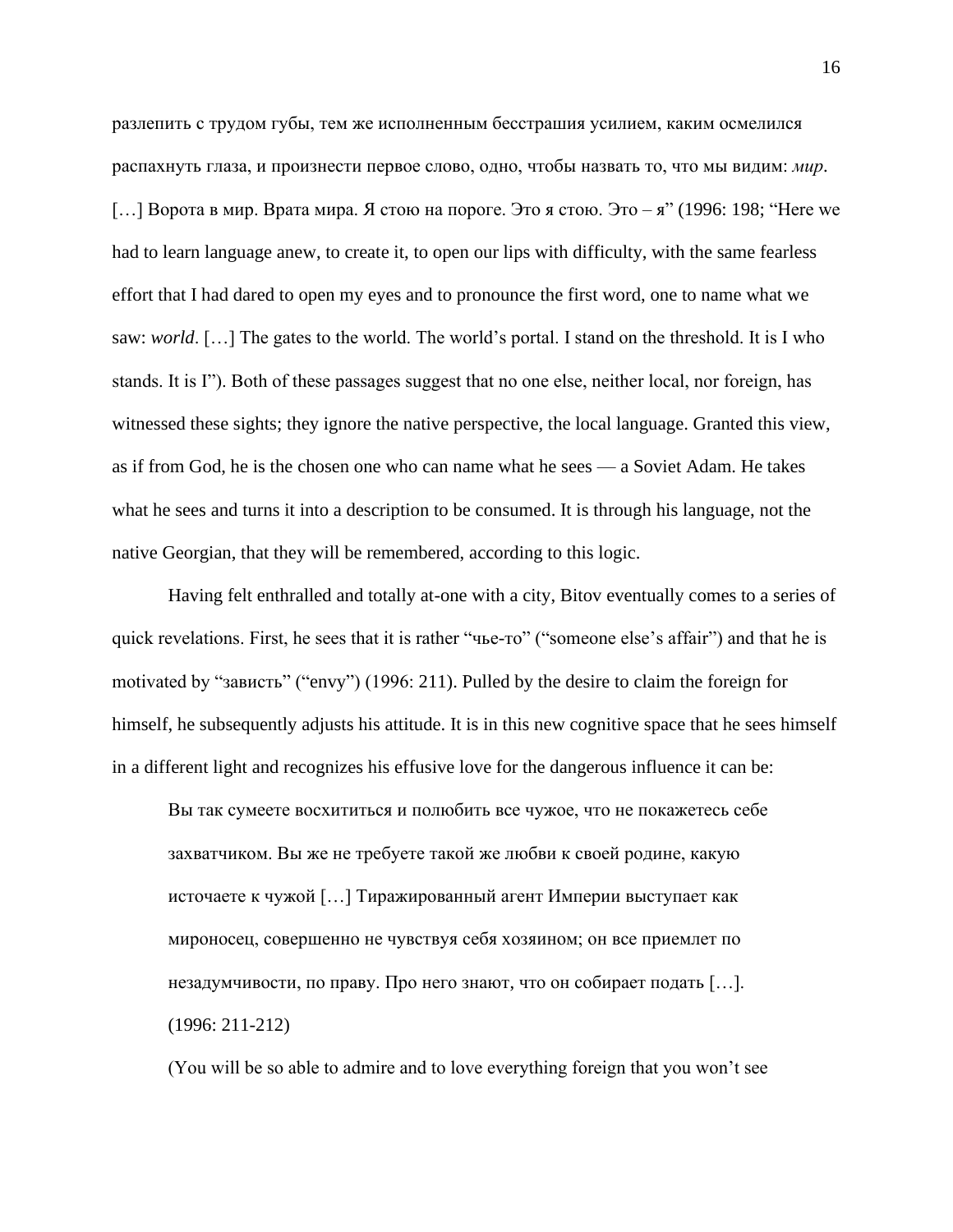yourself as an invader. You don't even demand the same love of your homeland that you exude for someone else's […] The endlessly replicated agent of the Empire presents himself as myrrh-bearer, not at all feeling like a master; and he accepts everything without thinking, by right. What they know about him is that he's collecting a tax […].)

It is as if the narrator constantly sets himself up for these insights, which may in and of itself be a somewhat problematic dynamic, but it is clear that he is challenging the ingrained point of view from the imperial center. He names himself—a Russian writer touring Georgia—an "agent of the Empire" and notes that even a passion for someone else's land can be oppressive, since it imposes certain expectations upon the object of one's praise. In doing so, he exposes the ulterior motives common to such trips and their subsequent recountings. Under the cover of myrrh and Soviet identity, the emissary perpetuates the empire's literary expansion—that is, until this powerful moment of self-recognition. In playing at this would-be domination and then exposing its fallacies, Bitov grants the reader greater insights into the Soviet travel writing project; he effectively pokes the cycloptic master of the seen/scene in the eye.

The second trope—cultural-translational ability—continues this pattern of selfinterrogation. Here, the narrator's confidence is challenged when he faces a gap in his knowledge. In general, the imperialist voice seeks to speak for, if not silence, the foreign subject in what Alex Drace-Francis cleverly calls the "*veni, vidi, scripsi* model of travel writing" (2007: 2). Just as the center's envoy controls how a location is seen, they may also co-opt its voice through the act of translation. Again, it is a matter of domestication, of rendering the alien local and consumable. Bitov instead dwells on his linguistic failures and the impossibility of making sense of a host country because of his own faults. His dual travelogues often frame this struggle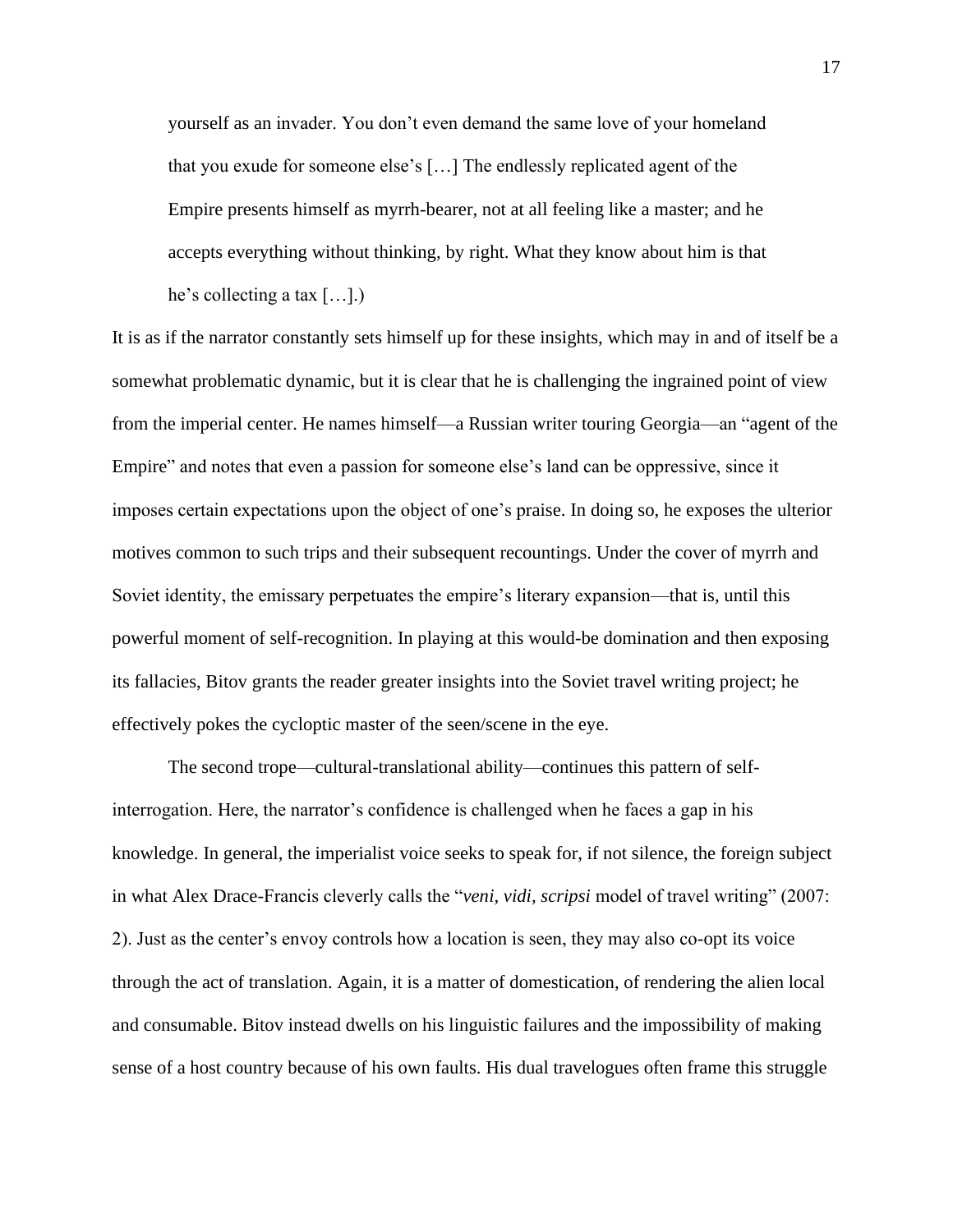in terms of cultural-linguistic translation, hence my modification to Pratt's typology of travel literature devices.

As *Lessons of Armenia* opens, for instance, Bitov's narrator paints his ignorance of the Armenian language in a positive light. Without the ability to comprehend the alphabet, he claims to possess a "truth" in his "perception," that is, his lack of understanding purportedly allows him to access some higher meaning in the words expressed in a script that remains incomprehensible to him (1996: 17).<sup>16</sup> It is as if his lack of familiarity grants him the ability to see things as they really are — a specious claim, to say the least. Soon after, however, he acknowledges his mistake: "Только на родном языке можно петь, писать стихи, признаваться в любви… На чужом языке, даже при отличном его знании, можно лишь преподавать язык, разговаривать о политике и заказывать котлету. Один язык у человека" (1996: 20; "Only in your mother tongue can you sing, write poems, declare your love… In an alien tongue, even with great fluency, you can only teach a language, discuss politics, and order a cutlet. A person has one tongue"). Here, Bitov undercuts his previous statement to emphasize the true limits of his reality within Armenia's borders, whether geographical or linguistic. His world is circumscribed by his native Russian, and he cannot claim refuge, let alone primacy, in his ignorance as he initially believes. He will not be able to share any meaningful insights as originally portrayed.

Indeed, Bitov repeatedly calls himself out for his shortsightedness. After practicing new vocabulary with a friend's brother in Armenia, he realizes, "Да, когда я писал о созвучиях, я пропустил одно: уш. «Уш» — это не «уши». Но близко. «Уш» — это «внимательный». Зато «апуш» — это не просто «невнимательный», что было бы логично. «Апуш» — это идиот" (1996: 25; "Yes, when I wrote about consonances, I missed one: *ush*. *Ush* is not *ushi*  [ears]. But it's close. *Ush* is 'attentive.' But *apush* isn't 'inattentive,' which would have been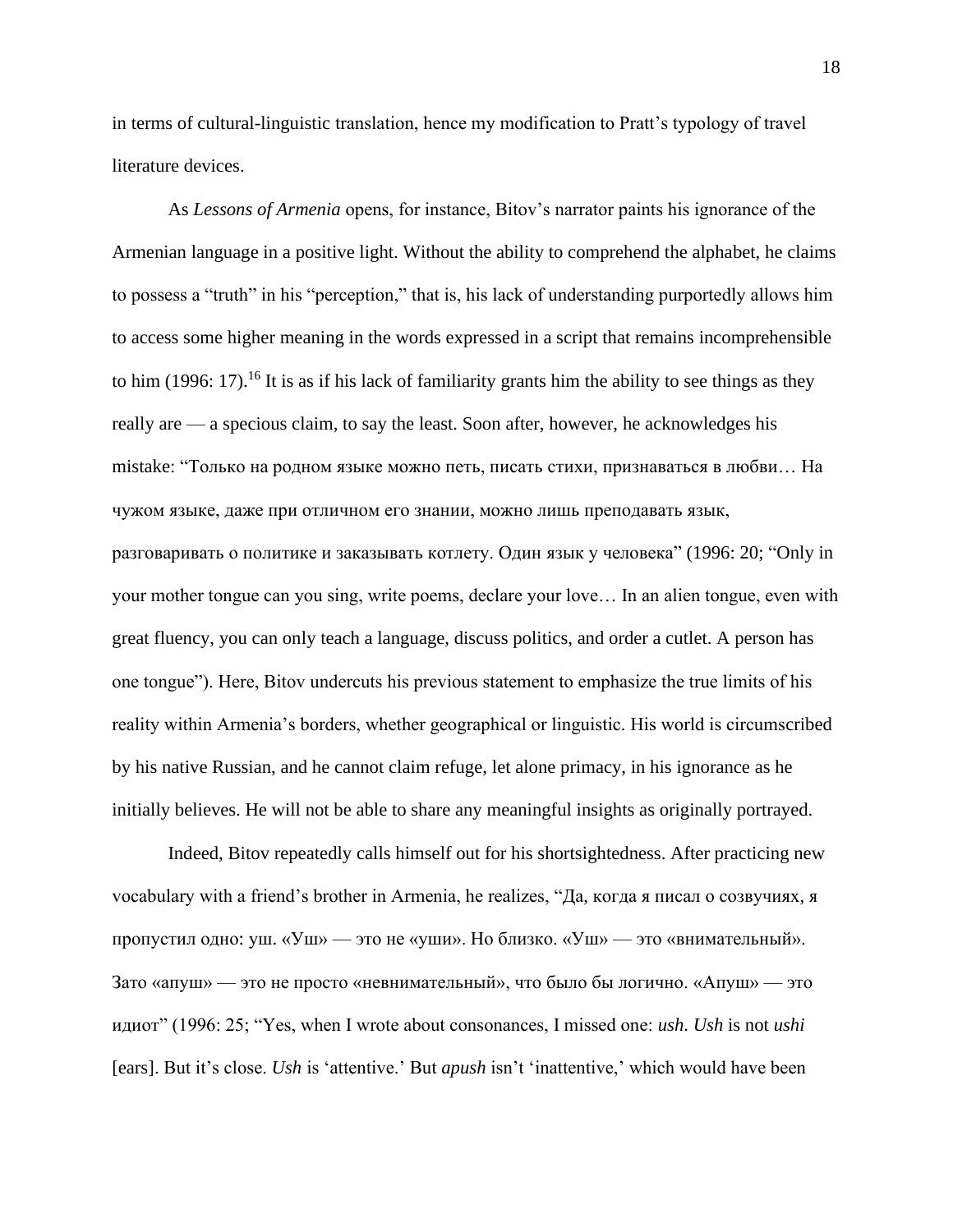logical. *Apush* is 'idiot'"). This moment of self-flagellation would read as cloying were it not for the other patterns of self-deprecation that Bitov has established. He uses the concept of false cognates to underscore how, despite his sincere interest, he cannot adequately make sense of (that is, translate) a foreign culture into his own if he holds himself in too high esteem or maintains an arrogant attitude about his ignorance. That attitude, he proposes, serves no one. Such a moment of intense self-reflection is repeated much later when he recognizes that a different chapter of his own book is made up of a "ряд[] путаных и непереваренных впечатлений" (1996: 81; "a series of incoherent and undigested impressions").<sup>17</sup> Again, the lessons Armenia provides do not constitute the problem, for they are perfectly realized and available for interpretation. The issue lies within Bitov's narrator; he cannot impartially process the world around him, neither for himself, nor for his domestic readership. Instead, he fears he must offer disappointing half-translated versions of what he has learned.<sup>18</sup> Experience becomes digestion becomes translation becomes indigestion.

This process is repeated in the Georgian travelogue, where the narrator blames the disorder of his book on having lost his original materials: "Оправдывать случайность этих замет можно не только тем, что они были утрачены (впрочем, вместе с чемоданом...), не только тем, что они к тому же еще и не написаны, но и тем, что они не могли быть написаны. Вот эти воспоминания..." (1996: 189–190; "The randomness of these notes can be justified not only by the fact that they were lost (along with my suitcase, incidentally), not only by the fact that they weren't written, but also by the fact that they couldn't have been written. Here are these recollections…"). From the very start, then, the book reveals its shaky foundations. The narrator aims to provide a coherent account of what he witnessed, to translate the culture of his host country, but the result is a scattered set of recollections that do not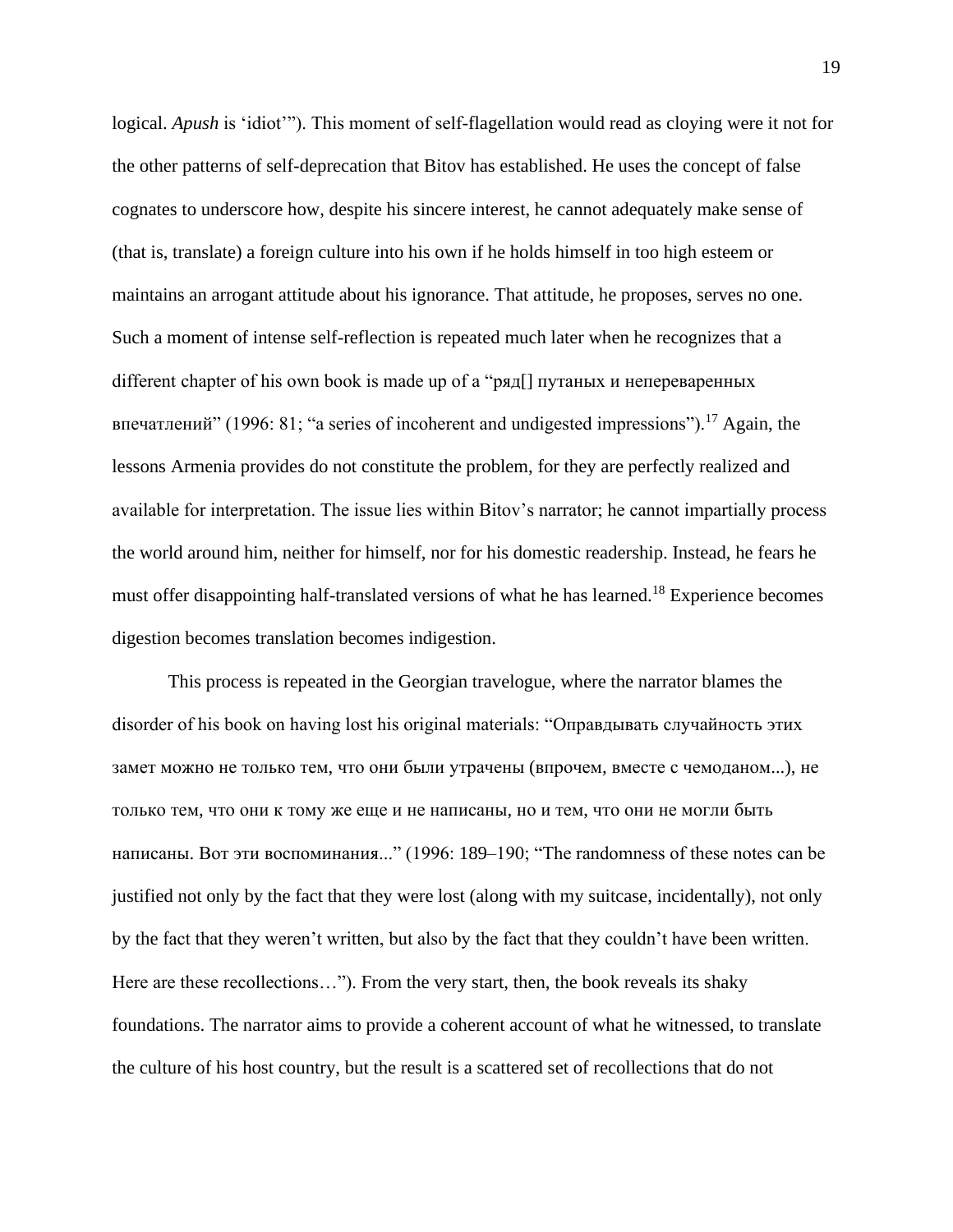necessarily cohere. In effect, this admission disrupts the totalizing Soviet project with its willingness to expose very human limitations. Bitov must rely on his memory even as he says that these notes on Georgia could not even have been written. They could not exist as true, authentic renderings since it would all be subjective anyway, in direct contradiction to what the Soviet state expected from such documentary texts. It is a translation project performed by an amateur and a skeptic.

Bitov also recalls an exchange that underscores literal miscommunication between cultures. As he and his Russian friends attempt to locate a mill, they encounter difficulties getting directions from some locals: "раздумчиво вставляли они в свою речь непонятное мне слово. - Завод?» Они обсуждали это: «Заоди?.. Ах, заоди?..» И нам указали дорогу […] «Надо было это слово по-грузински сказать, — смеялись мои друзья, — по-русски они его не понимают». Но мне «заоди» тоже нравилось больше" (1996: 235; "pensively they inserted a word they didn't understand into their speech. '*Zavod*? … Ah, *zaodi*!' And they pointed to the road […] 'We should have said the word in Georgian,' my friends laughed. 'They don't understand it in Russian.' But I also liked *zaodi* more"). There is the initial chauvinist expectation that the Russian word will be comprehensible to the Georgians. "*Zavod*" (mill or factory), an object-word, is passed between the two groups in this moment of confusion, and only when it is transferred into a near-cognate in Georgian does everything click into place. The moment on the road represents Bitov's struggle to work through the center-periphery question. He may "like" the Georgian *zaodi* more, but he speaks the language of the empire, and he selfconsciously reckons with this awareness throughout his travel/ogues.

This relatively simple exchange speaks to bigger concerns in Bitov's text. "[О]чень хочется," he writes about his time in Georgia, "чтобы ее было видно сразу, но это - не в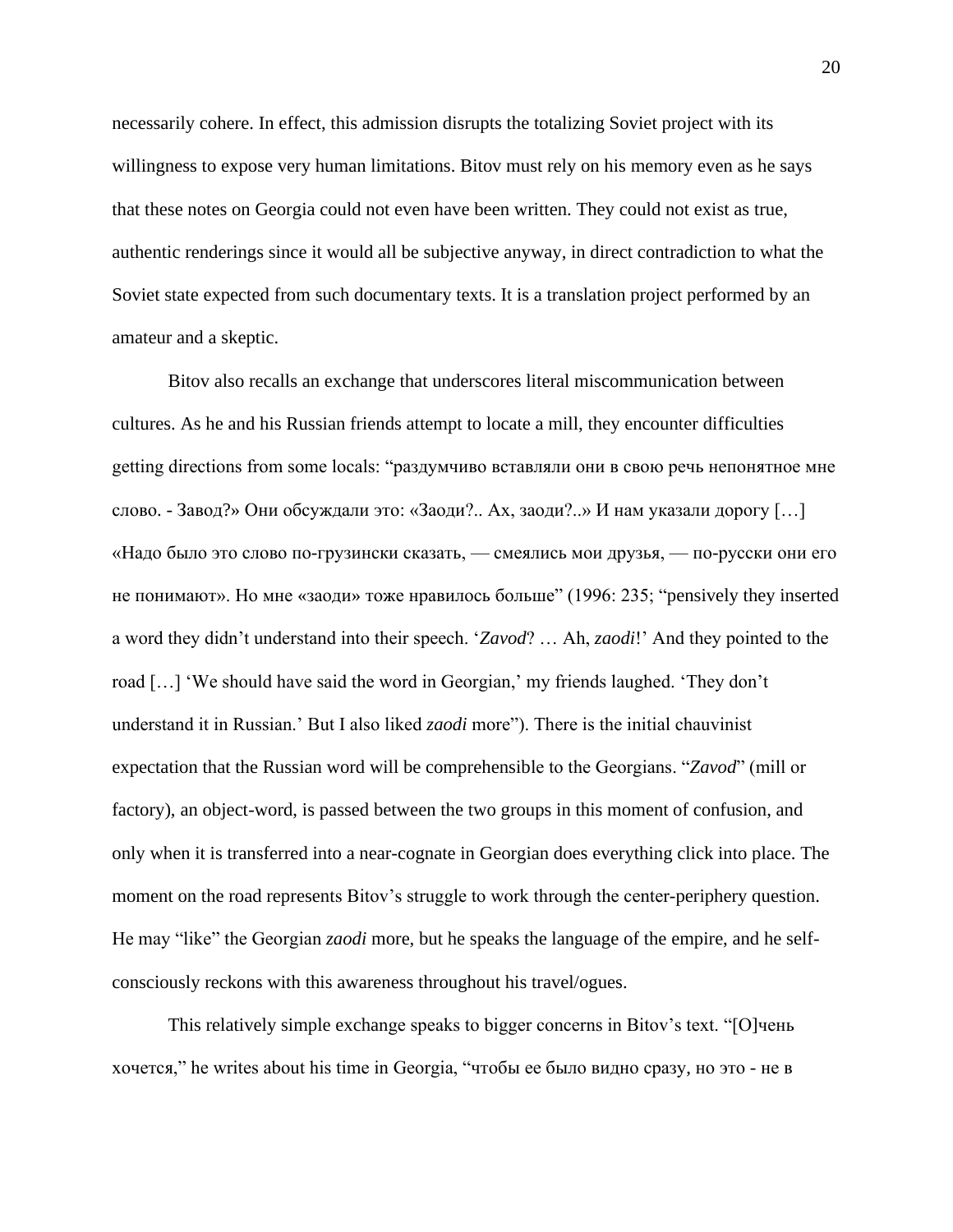возможности слова, да к тому же так оно и было: сначала я видел то, потом это, разбираясь в постигшем меня с порога" (1996: 236; "I really want [to describe it] so that it would be entirely visible all at once, but that's not possible in words. Besides, that's how it was: at first I saw this, then that, trying to make sense of what befell me from the threshold"). Try as he might, the narrator feels incapable of fully giving voice to what he has witnessed, of translating those experiences into a comprehensible, encapsulated fragment that his Russian audience can comprehend. He returns to the image of the threshold-gate-portal to signify the impenetrability of this translation. Elsewhere, Bitov makes explicit the translation metaphor by comparing his journeys abroad to those of Peter the Great. He notes that the powerful tsar once impressed the Dutch with "размерами, представлявшими, в масштабе, саму империю" (1996: 256; "with his size, which represented, to scale, the empire itself"). He continues, "Чемто схоже то, что он завернул в России по возвращении, и с моими воспоминаниями […] с тем отличием, что у меня не появятся возможности и желание впечатление это воплотить и воспоминание сделать явью" (*ibid.*; "There's something similar about what he stirred up in Russia after his return and my recollections […] with the difference that I won't have the opportunity or desire to embody this impression and to make a recollection into reality"). This unwillingness and/or inability to render his Georgian encounters differentiates Bitov from all the other travel writers (and Peter himself!) who sought to tame the "colonies" through words. In this convoluted maneuver, Bitov suggests here, as elsewhere in the diptych, that he lacks the skill required to enact any real change, whether it be in the host country or his readers, through language or action. The Soviet translation project of rationalizing its imperial goals, in a word, fails. Differences, it turns out, cannot be fully translated and are thus more significant than equivalences. Bitov deploys his text as an emblem for the collapse of this power.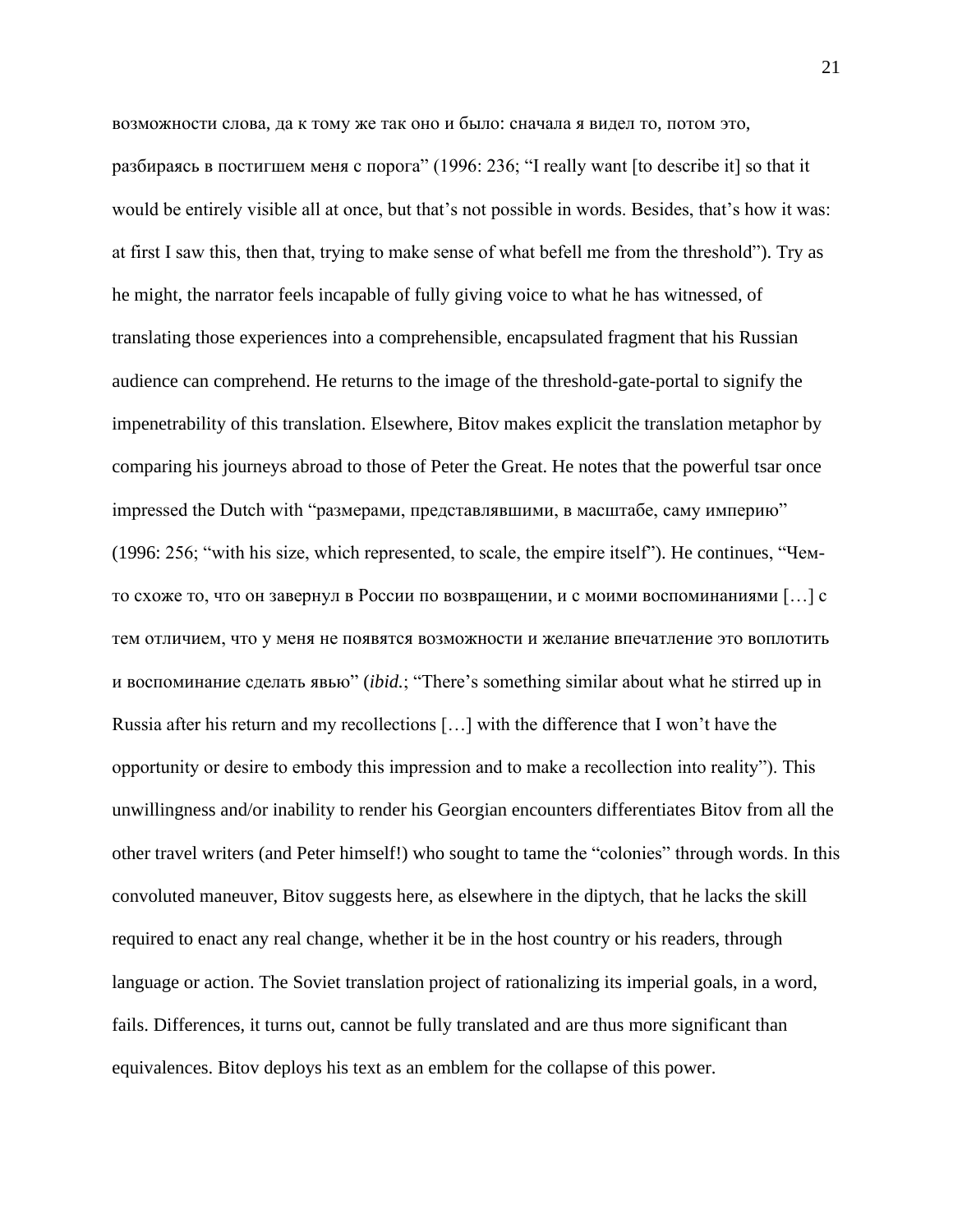Finally, the way Armenia's Mount Ararat stares back menacingly at Bitov in a kind of role reversal of subject and object likewise points to the third means by which the author inverts the genre: narratorial agency. There may be challenges over the course of a trip, to be sure, and yet the standard traveler's account boasts a formidable mastery in this sense, too, not only over what is seen but over the literal path and how it takes shape as a rhetorical narrative. Bitov instead emphasizes how he is either led by others or stripped of his agency as a narrating figure. In effect, he thus functions not as a regulator of his environs but as someone who responds to what takes place around him.

Numerous examples beyond anthropomorphized mountains can be found in *Lessons of Armenia*. For instance, late in the book, he compares himself to a prisoner, admittedly not without some element of exoticizing: "Я заперт, я в клетке. Каждый день меня переводят из камеры в камеру. [...] Меня посадили в яму времени" (1996: 84-85; "I'm locked up, I'm in a cage. Every day they transfer me from cell to cell. […] They put me in a pit of time"). As described above, there are reasons to view this moment as yet another case of a "savvy" Russian spinning "a chronicle not of activity but of passivity, […] not of glorified sovereignty but of storied submission," as Grant has argued (2009: 95). On the other hand, this passage, which underscores Bitov's loss of agency even in its syntax, also echoes other moments when the narrator admits to being bused to wherever his friends care to take him.<sup>19</sup> He is not in control of his own story, as the narrative takes shape based on his hosts' whims. As the auctorial figure, he evinces an attitude far unlike that of the imperialist explorer who self-assuredly carves out his own path in life and on his journey.

Perhaps even more importantly, Bitov underscores his dependency on past models throughout the travelogues. He is not only a prisoner, but a captive (a *plennik*) in a long line of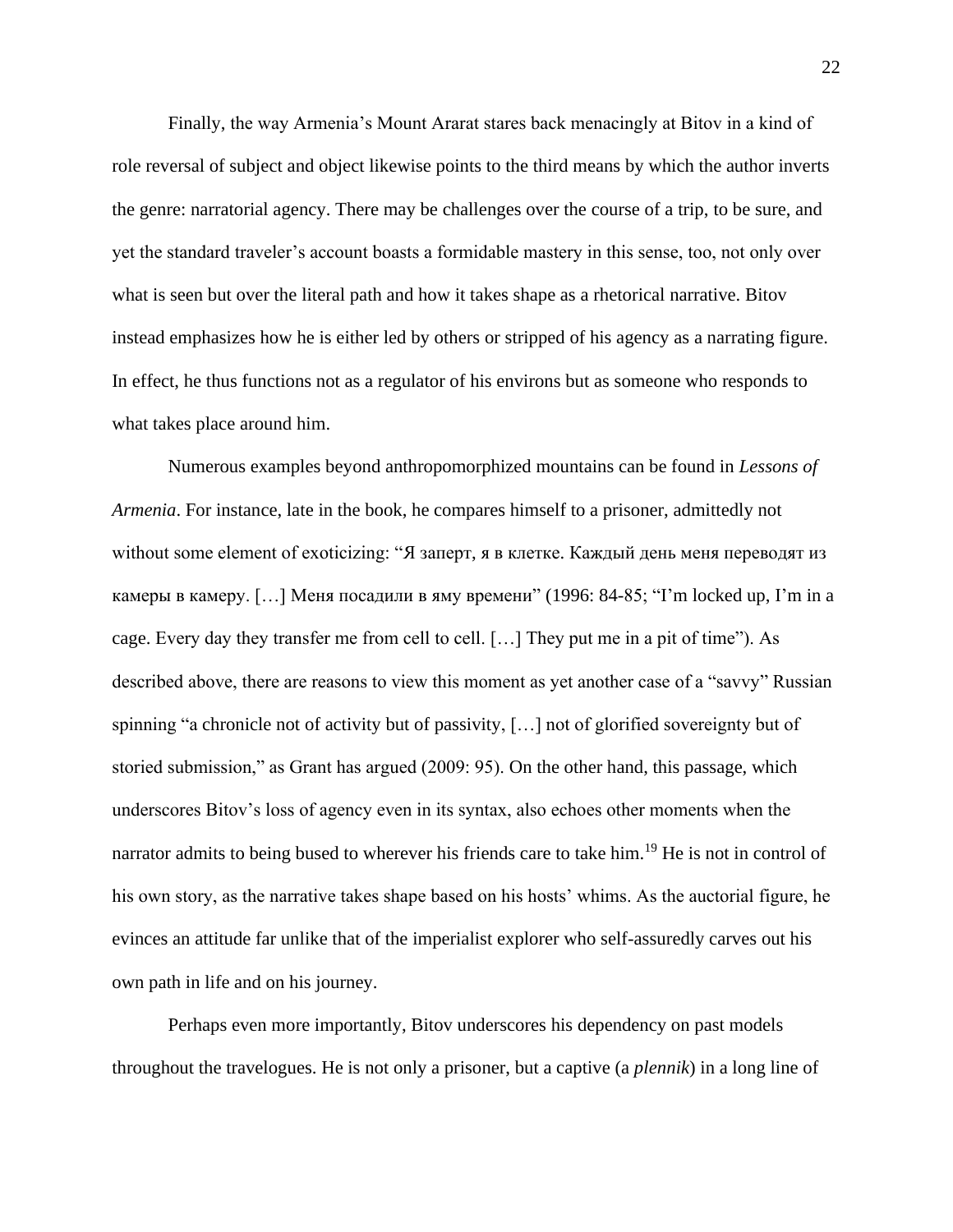male explorers and exiles in the region. When he writes that he finds himself "in a pit of time" and goes on to mention a little girl who brings him gifts, he makes the connection to Pushkin and Lermontov clear. If Bitov's narrator must develop his narrative according only to where his friends guide him, then in a broader sense he recognizes that his literary precursors will inevitably shape the contours of his writings as well. His "pit" is in fact the tradition from which he wishes to extract himself. Thus, what agency he possesses is quite limited. As he puts it, he remains a "калека-глухонемой": someone who cannot understand the local language, nor speak some entirely new word regarding his experience in the Caucasus (1996: 72; "crippled deafmute"). Directed by his hosts and by his forebears, Bitov's narrator questions who in fact is writing his travelogue. He thereby probes both its authenticity and its authority.

The struggle to write one's individual perspective abroad—a travelogue without the baggage of travel literature—has long been explored. Discussing Russian narratives composed between 1790 and 1840 (already!), Andreas Schönle writes in *Authenticity and Fiction in the Russian Literary Journey* that authors often "betray an awareness that the text arises in imitation of textual antecedents rather than from a straightforward intent to describe extratextual reality" (2000: 9). The palimpsestic layers pile up, and the imperialist becomes stuck in the mire of what has been said before — a serious problem for the would-be Soviet conqueror, as only repeating predecessors will weaken one's chances to succeed and, moreover, diminish the novelty of one's statements. Bitov admits as much when he writes, echoing his battle with Mount Ararat, "всегда-то мы себе что-то представляем, собираясь увидеть нечто в первый раз! Какой-то расплывчатый монстр из уже виденного и того, чего никогда не увидим, заслоняет взор" (1996: 303; "we always imagine something when we are preparing to see something for the first time! Some vague monster made of what we have already seen and what we will never see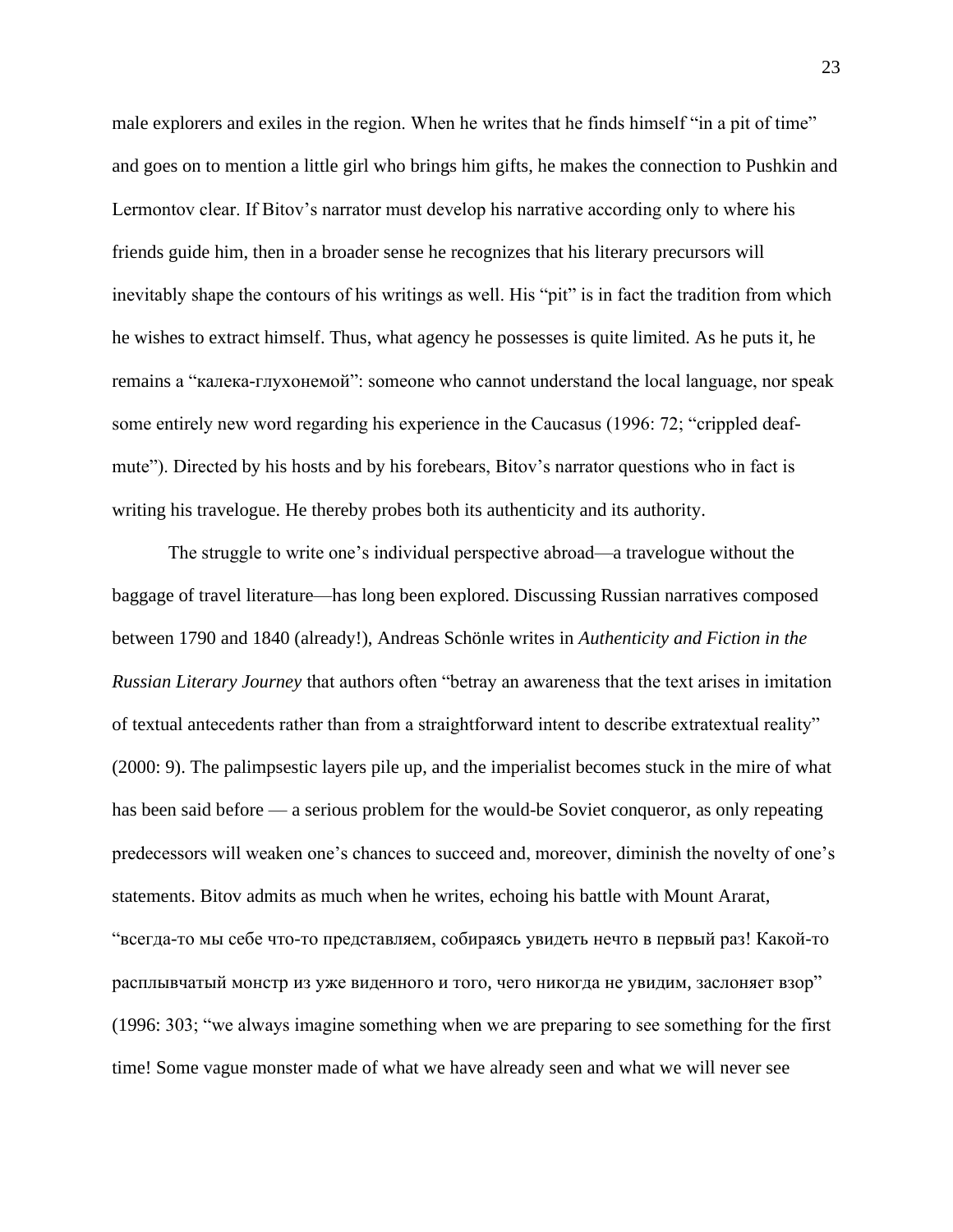obscures the view"). This process is (almost) inevitable. Ellen Strain maintains that "this continuity across the actual and the simulated, between the tourist and the armchair traveler, suggests a larger cultural source, a 'tutoring' of the tourist gaze that takes place in other cultural forms and may long precede any actual immersion within a foreign landscape" (2003: 15). Even if Bitov has not seen *this* Armenia and *this* Georgia before, he has imbibed others' descriptions, including the frescoes in the Moscow restaurant. The aforementioned nineteenth- and twentiethcentury Russian authors, among others, served as Bitov's "tutors" when it came to writing about the Caucasus. He was well aware of what had been said before him, and the references that are scattered throughout the pages of the travelogues speak both to his respect for Pushkin and others, and to the stress of writing after such luminaries. The cultural accumulation of images and words clouds Bitov's vision (for he *is* a visual artist) and his narrative. In this way, the idea of the empire becomes a ruin upon which only copies can be built. Ultimately, he wonders who can claim authorial agency when these travelogues are so overdetermined. Consider, too, the *Georgian Album*'s final lines: "Какая же это когда-нибудь будет книга! Ах, надо торопиться... Может, еще не поздно?.. Может, еще не..." (1996: 334; "What a book this will be someday! Ah, I must hurry… Perhaps it's not too late? … Maybe it's not yet…"). In the race to say something novel, Bitov is rendered mute, cut off mid-sentence with a sense of panic. These accounts therefore evade the authoritativeness that would be expected of a late Soviet travelogue. It is a device that Bitov turns to frequently: summoning his forebears seemingly to establish a tradition, but instead emphasizing his lack of control.

Bitov sets himself apart from the traditionally confident Soviet traveler-imperialist in many ways. Having composed the majority of the *Lessons of Armenia*, Bitov reflects from Russia on how he "слишком уж уверовал в метод" in writing about this other Soviet republic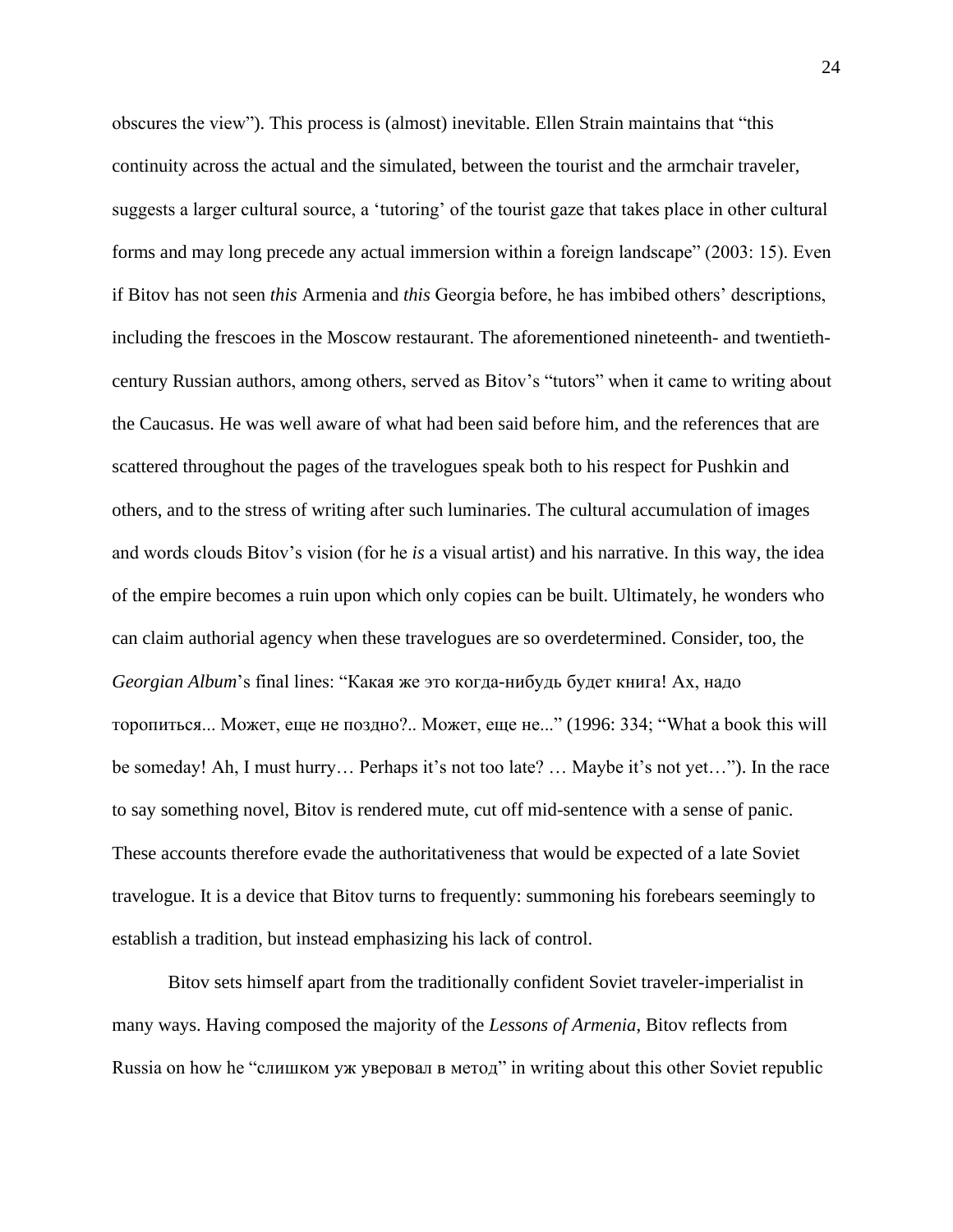(1996: 131; "had been too convinced of his method"). Time in Russia allows him to question things: "как поведаешь в мимолетных картинках о том, что есть твоя земля, твой дом, твой язык — что есть ты? Тут и споткнешься, и замолчишь, и замычишь […] Упрешься в забор. Родина. Немота" (*ibid.*; "how can you reveal what your land is, your home, your language what you are—in ephemeral little scenes? Here you'll falter, you'll fall silent, and you'll begin to stammer […]. You'll run up against a fence"). In trying to write about either one's home or a foreign land, an author must sacrifice the boundless inexplicability and complexity of life for the neat comfort of prose. Bitov claims that he has faced this dilemma and failed. He recognizes that his words cannot fully encapsulate the experience of life elsewhere, in the Soviet periphery, without doing harm to the reality there. It will simplify matters too much. Nor can he transform it into domestic images and references. The result is a kind of muteness, a theme that appears more than once in the *Lessons* and *Album*. It is not a literal silence; Bitov has obviously produced hundreds of pages on his trips to the two Soviet republics. Instead, it is a muteness of spirit, an inability to express oneself fully or adequately. His narrator repeatedly proclaims some power over his host country, then swiftly negates the effect as lacking in vision, cultural understanding, or agency. By doing so, he acknowledges the limits of his craft. The best that he can offer is a glance from his side of the fence.

Bitov ultimately proposes that such efforts to claim a culture for one's own (or for one's imperial power) eventually flounder due to a foundational misunderstanding. In a moment of apparent clarity, he announces, "Культура не пустует; пустует только время вне ее. А она - ЕСТЬ. Но никогда не станет она зримой из одной ностальгии. Ностальгия […] возведет развалины, как памятник единственному запечатленному в сознании образу. Нет, культура не возрождается; она — творится"  $(1996: 293; "Culture isn't empty; only time)$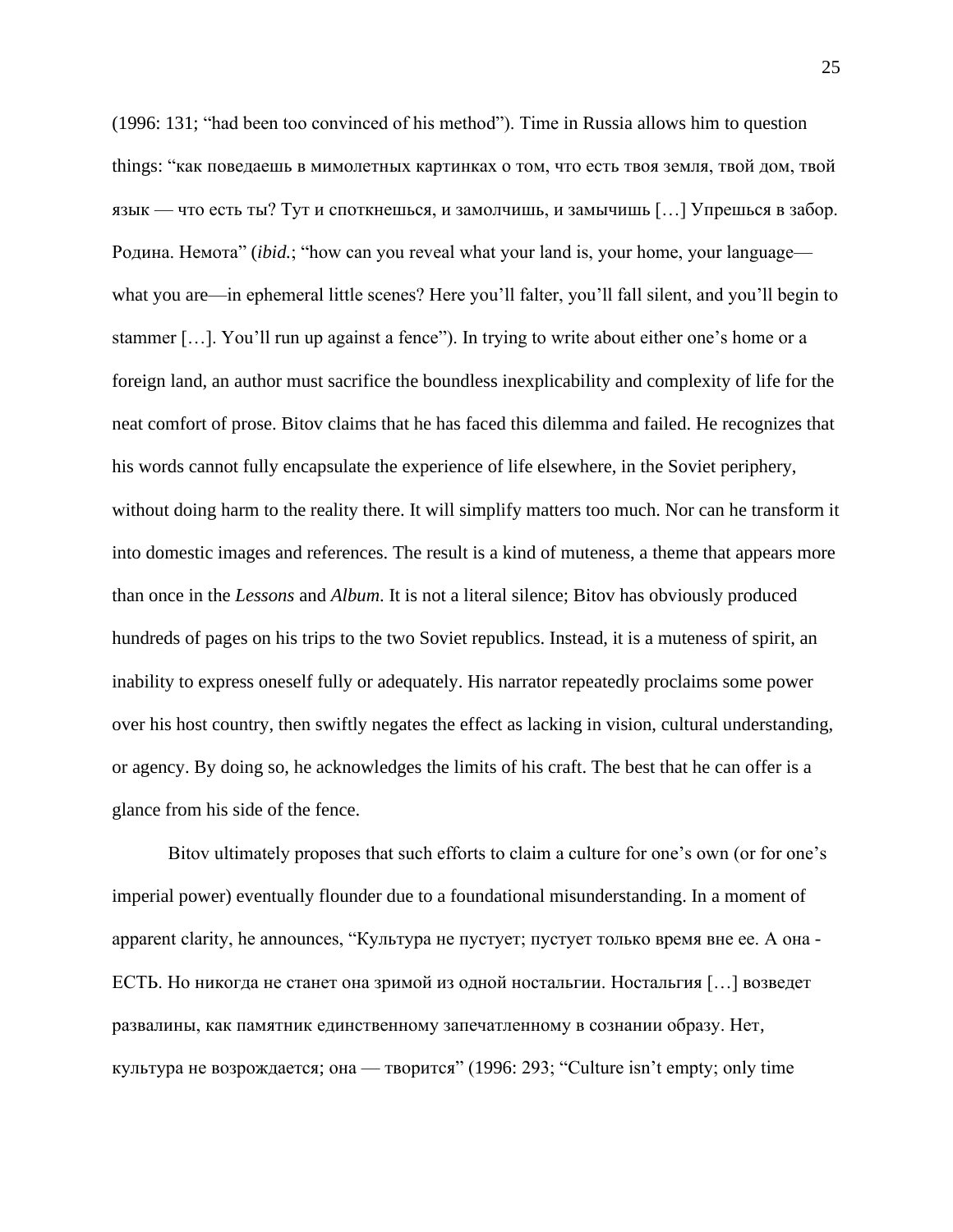outside it is empty. And culture IS. But it will never be made visible by nostalgia alone. Nostalgia […] will erect ruins as a monument to the only image imprinted in the mind. No, culture isn't being revived; it is being created."). He makes the intriguing, unexpected link between nostalgia and an attempt to dominate a foreign culture. The implications, Bitov argues, are that both phenomena sacrifice the authentic, limit the object of fascination to a fixed, static form that discounts its development over time, and grant illusory power to the viewer.

## *Conclusions*

The three inverted tropes analyzed in the present article serve to emphasize these same broader lessons throughout Bitov's travelogues in their respective ways. A written account that renders foreign experiences into subjective signifiers will mold a foreign world built to fit the predetermined mold of the domestic ideology. The push for Soviet travel writing from the 1950s through 1970s aimed to do just that. In a kind of reverse nostalgia, these efforts sought to recreate a united world of satellite states—and beyond. These multiple layers and tropes of his anti-Soviet travelogues coalesce as Bitov, to borrow José Santiago Fernández Vásquez's words, ably "incorporate[s] the master codes of imperialism into the text, in order to sabotage them more effectively" (2002: 86).

Writing from the inside of the imperial project, Bitov offers a nuanced critique in the form of two Soviet travelogues gone awry. He views culture as a living, breathing phenomenon; it cannot be completely tamed or frozen in time. *Pushkin House*, as a prime example, comments powerfully on this attempt to liberate culture—a broad, never fully defined term in Bitov's oeuvre—from the grasp of Soviet power. Bitov's travelogues accomplish the same thing, though, of course, while taking place in settings beyond Russia. The traveler-writer may claim dominion,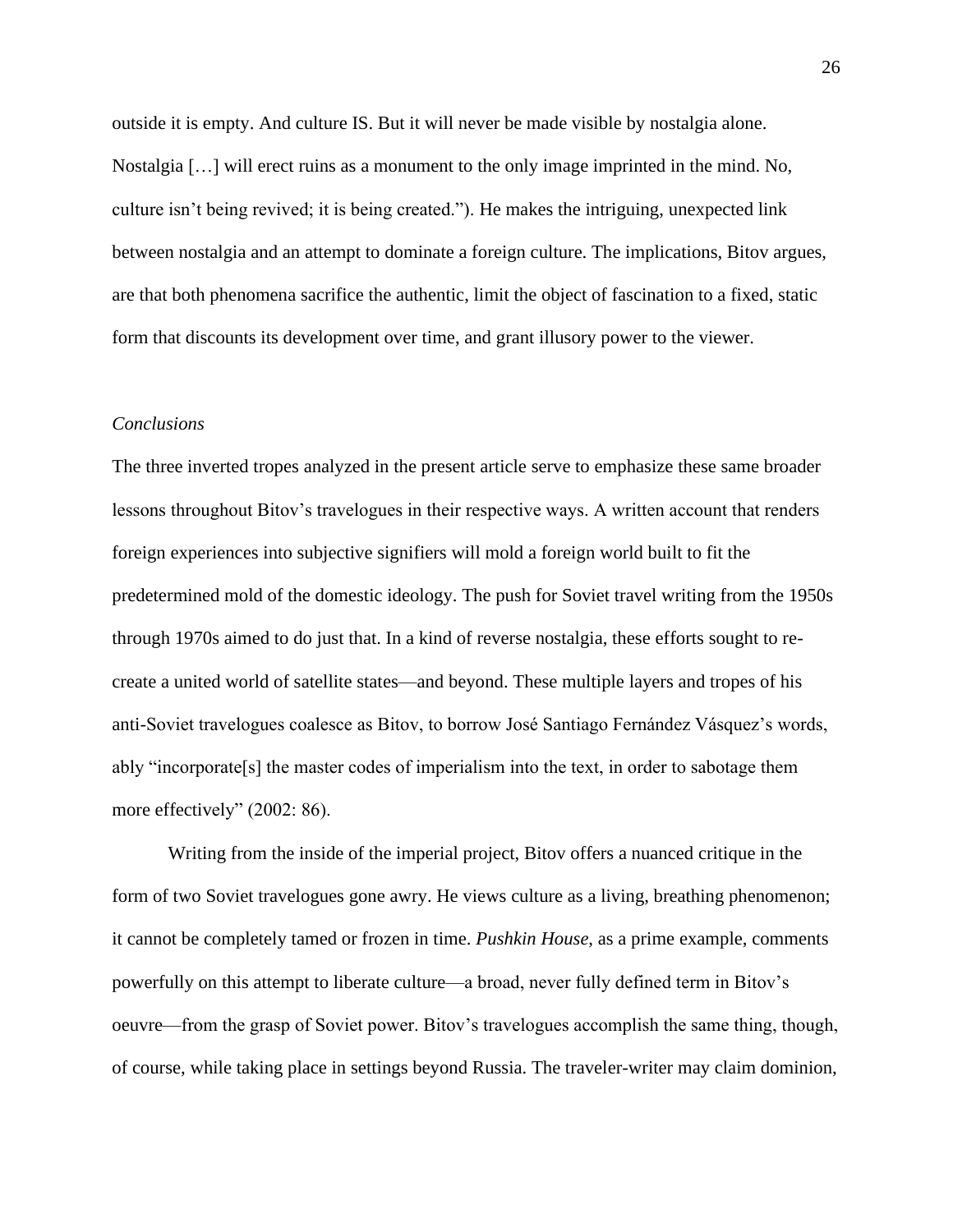but, Bitov counters, their words will be inadequate compared to the original.

Written under the guise of *komandirovka* travelogues, Bitov's *Lessons of Armenia* and *A Georgian Album* reveal the artifice of their construction on many levels. First, they run counter to the primary objective of travelogues of that era, when authors were tasked with documenting the republics and the satellites and fortifying the state's hold over them through their narratives and propaganda. In exposing his own insecurities about wielding control over his own narrative concerning Armenia and Georgia, Bitov suggests a thoroughly systemic problem in the Soviet attitude. Second, in yielding to his hosts and his literary predecessors in the Caucasus, Bitov acknowledges the bounds of his narratological efforts. Just as he cannot say anything that speaks to the heart of the people and sights of the two satellites, he struggles to say something *new*. Ultimately, Bitov doesn't aim to "secure his innocence," to borrow Pratt's formulation, as a traveler from the imperialist center; his narrative is even more subtle, as it continually subverts the image that Bitov putatively creates for himself. Armenia and Georgia serve as a prism through which the highly self-reflective and self-critical writer comes to deconstruct himself, his views, and his tradition. Sometimes, he intimates, an *apush* may become *ush*.

#### *Acknowledgements*

I would like to thank my anonymous reviewers, the editors at *Russian Literature*, Marijeta Bozovic and Ellen Rutten, and Sibelan Forrester for their feedback on this article at various stages of development. I am also grateful for comments and suggestions provided by participants in an ASEEES 2018 panel at which I first presented this work: Brett Winestock, Maria Salnikova, Yuliya Minkova, and Ararat Sekeryan.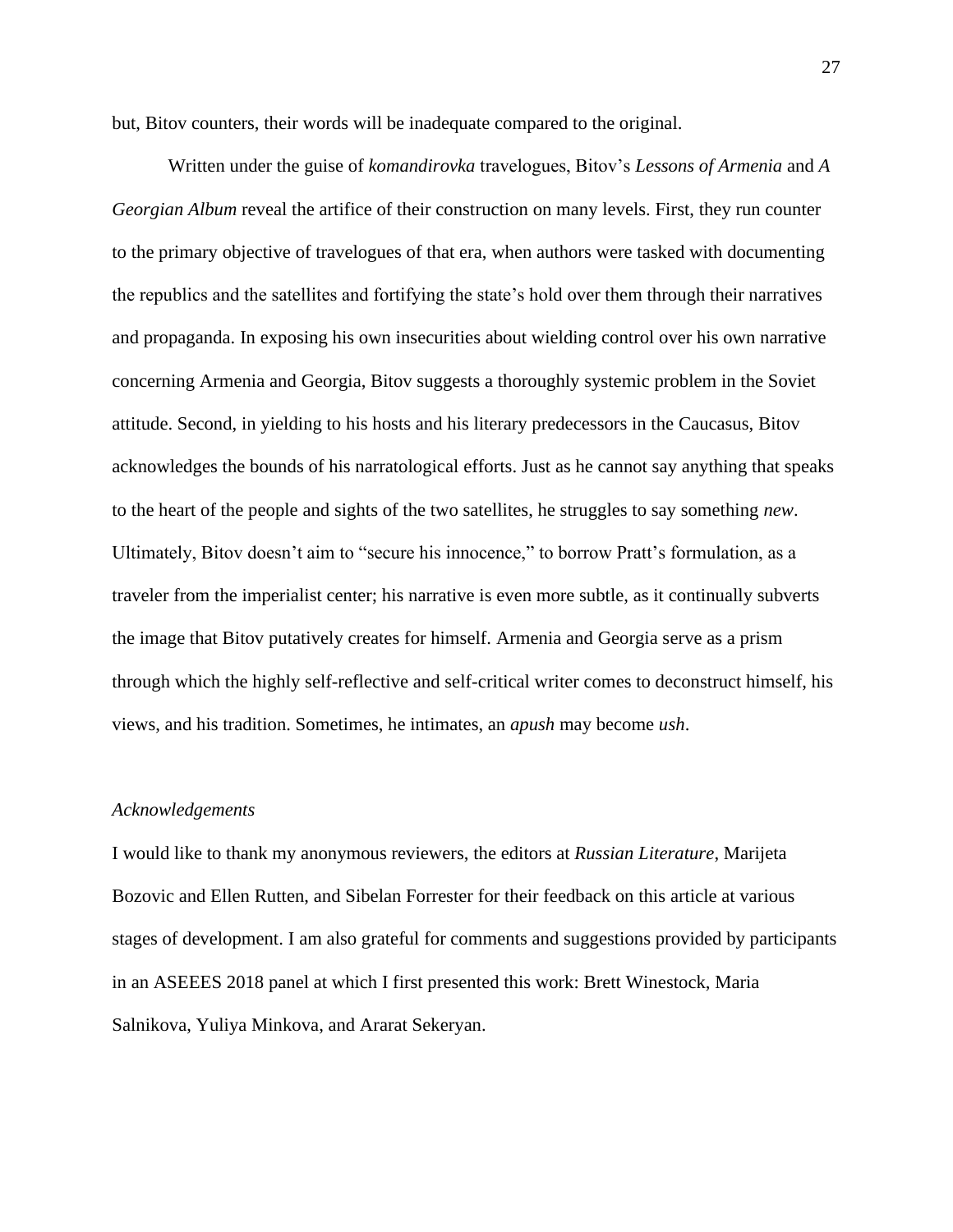- Adler, Judith. 1989. 'Travel as Performed Art.' *American Journal of Sociology*, Vol. 94, No. 6, 1366–1391.
- Austin, Paul M. 1984. 'The Exotic Prisoner in Russian Romanticism'. *Russian Literature*, Vol. 16, 217–274.
- Bagdasarian, B.E., et al. 2007. *Sovetskoe 'zazerkal'e' (Inostrannyi turizm v SSSR v 1930-1980-e gody)*. Moskva.
- Baker, Harold D. 1997. 'Bitov Reading Proust through the Windows of *Pushkin House*'. *The Slavic and East European Journal*, Vol. 41, No. 4, 604–26.
- Balina, Marina. 1994. 'A Prescribed Journey: Russian Travel Literature from the 1960s to the 1980s'. *The Slavic and East European Journal*, Vol. 38, No. 2, 261–270.
- Barta, Peter I. 1998. 'Bitov's Perilous Passage: "Penelopa", Odysseus and Plato on the Nevskii'. *The Slavonic and East European Review*, Vol. 76, No. 4, 633–42.
- Bitov, Andrei. 1996. *Gruzinskii al'bom*. *Imperiia v chetyrekh izmereniiakh*. Vol. 3. Moskva, 187–335.
- Bitov, Andrei. 1996. *Uroki Armenii*. *Imperiia v chetyrekh izmereniiakh*. Vol. 3. Moskva, 7–134.
- Breininger, Ol'ga. 2015. 'Postkolonial'naia literatura. Sluchai Vsevoloda Nepogodina'. *Novyi mir*, http://novymirjournal.ru/index.php/projects/preprints/128-breininger.
- Carey, Henry F. and Rafal Raciborski. 2004. 'Postcolonialism: A Valid Paradigm for the Former Sovietized States and Yugoslavia?'. *East European Politics and Societies*, Vol. 18, No. 2, 191–235.
- Chances, Ellen. 1993. *Andrei Bitov: The Ecology of Inspiration*. Cambridge.

Chernetsky, Vitaly. 2006. 'On Some Post-Soviet Postcolonialisms'. 'Are We Postcolonial? Post-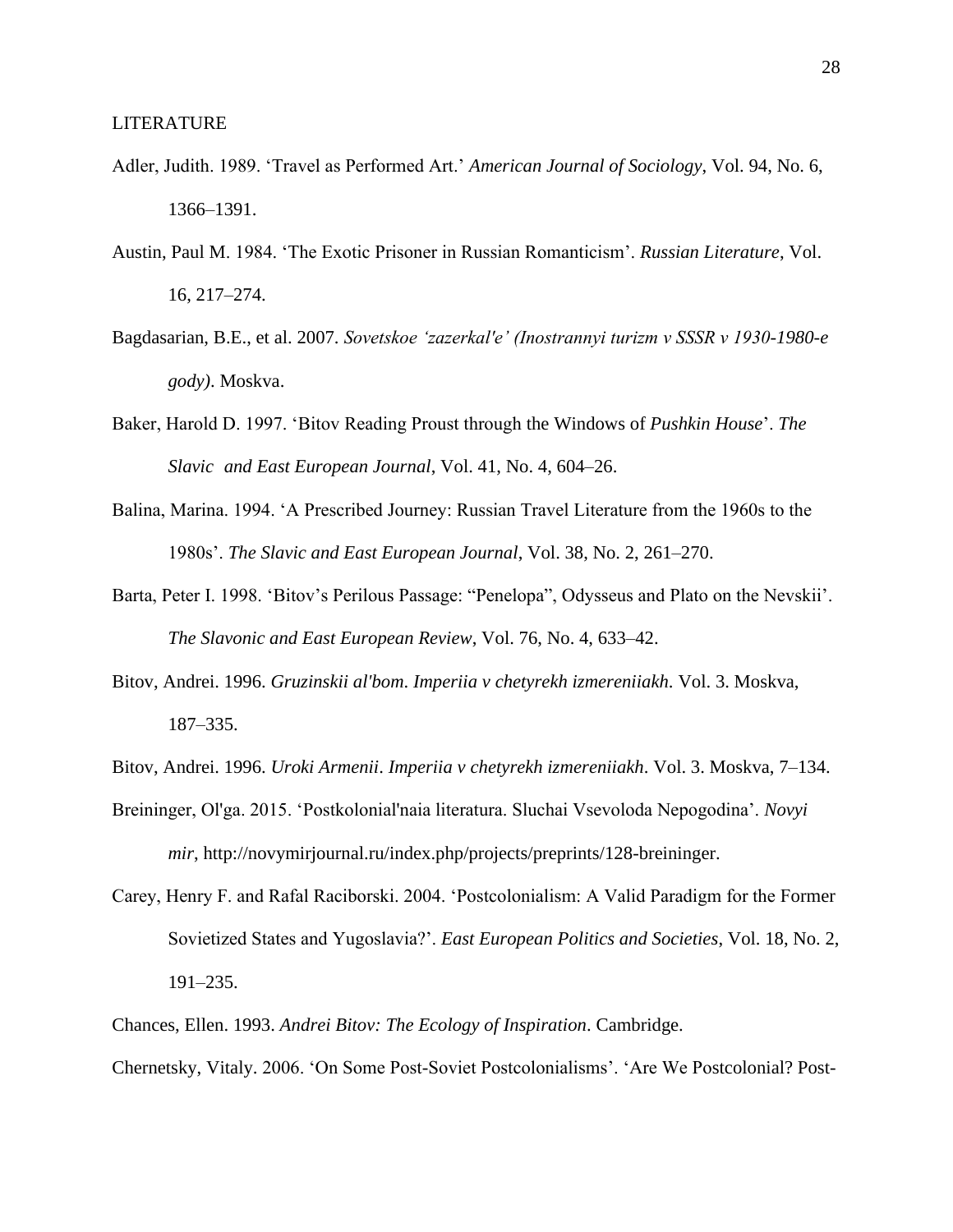Soviet Space' by Gayatri Chakravorty Spivak et al. *PMLA*, Vol. 121, No. 3, 833–836.

- Chung, Bora. 2019. 'The Writer as Translator in Andrei Bitov's *The Teacher of Symmetry*'. *The Slavic and East European Journal*, Vol. 63, No. 4, 562–578.
- Coleman, Simon and Mike Crang. 2002. 'Grounded Tourist, Travelling Theory'. Simon Coleman and Mike Crang (Eds.), *Tourism: Between Place and Performance*. New York,  $1-17.$
- Collier, Stephen et al. 2003. 'Empire, Union, Center, Satellite: The Place of Post-Colonial Theory in Slavic/Central and Eastern European/(Post-)Soviet Studies: A Questionnaire'. *Ulbandus Review*, Vol. 7, 5–25.
- Drace-Francis, Alex. 2008. 'Towards a Natural History of East European Travel Writing'. Wendy Bracewell and Alex Drace-Francis (Eds.), *A Comparative History of East European Travel Writing on Europe*. Vol. 2: East Looks West. Budapest, 1–26.
- Etkind, Aleksandr. 2001. 'Fuko i tezis vnutrennei kolonizatsii: postkolonial'nyi vzgliad na sovetskoe proshloe'. *Novoe literaturnoe obozrenie*, Vol. 49, No. 3, 50–73.
- Feldman, Leah. 2018. *On the Threshold of Eurasia: Revolutionary Poetics in the Caucasus*. Ithaca.
- Gadzhiev, Agil'. 1982. *Kavkaz v russkoi literature pervoi poloviny XIX veka*. Baku.
- Gilburd, Eleonory. 2006. 'Books and Borders: Sergei Obraztsov and Soviet Travels to London in the 1950s'. Anne E. Gorsuch and Diane P. Koenker (Eds.), *Turizm: The Russian and East European Tourist under Capitalism and Socialism*. Ithaca, 227–247.
- Gorsuch, Anne E. 2011. *All This is Your World: Soviet Tourism at Home and Abroad After Stalin*. New York.

Gorsuch, Anne E. and Diane P. Koenker. 2006. Introduction. Anne E. Gorsuch and Diane P.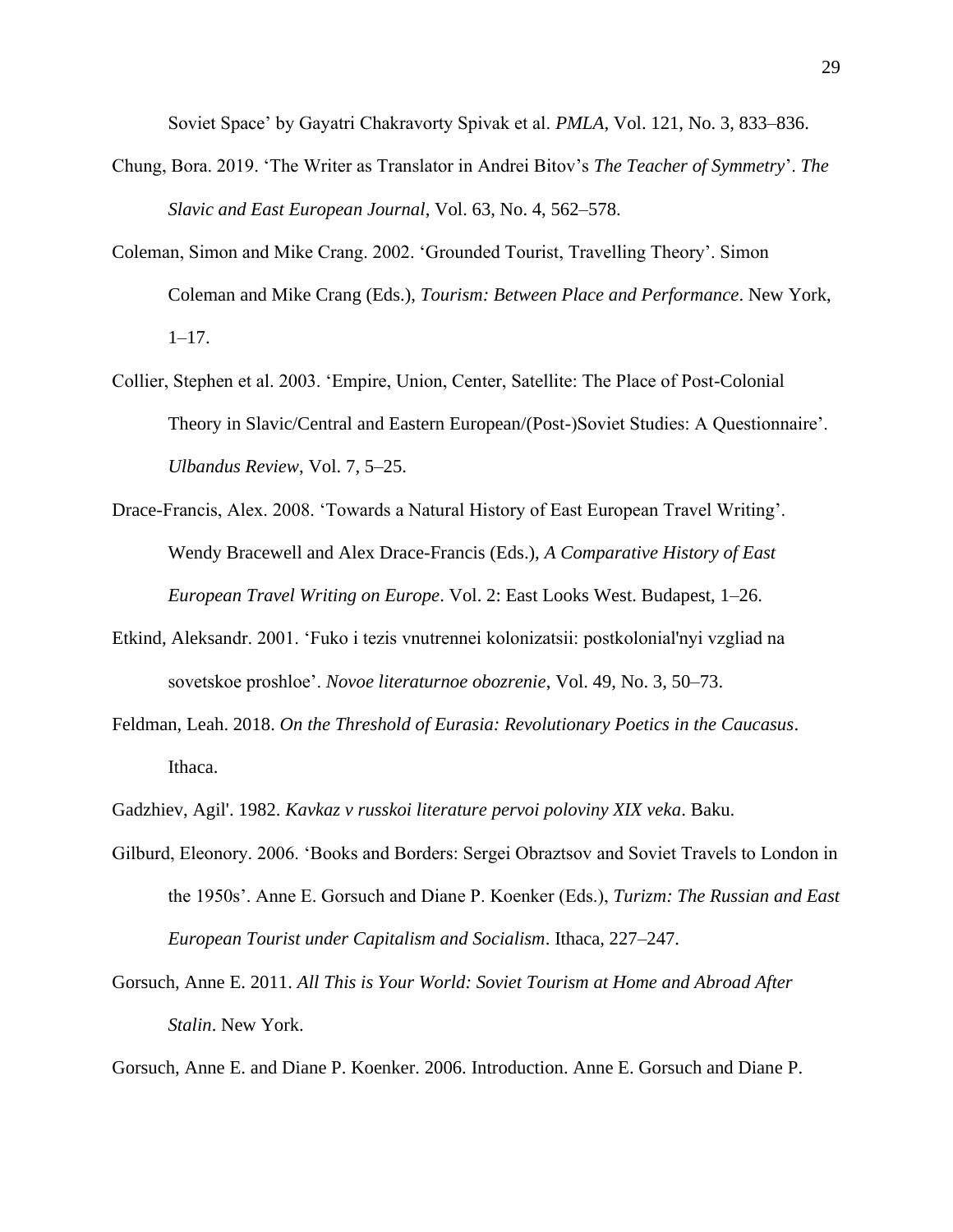Koenker (Eds.), *Turizm: The Russian and East European Tourist under Capitalism and Socialism*. Ithaca, 1–14.

- Grant, Bruce. 2009. *The Captive and the Gift: Cultural Histories of Sovereignty in Russia and the Caucasus*. Ithaca.
- Hoagland, Ericka A. 2018. 'The Postcolonial Bildungsroman'. Sarah Graham (Ed.), *A History of the Bildungsroman*, Cambridge, 217–238.
- Hokanson, Katya. 'Literary Imperialism, *Narodnost'* and Pushkin's Invention of the Caucasus'. *Russian Review*, Vol. 3, 336–352.
- Komaromi, Ann. 2005. 'The Window to the West in Andrei Bitov's *Pushkin House*'. Ekaterina Sukhanova (Ed.), *Pushkin House by Andrei Bitov: A Casebook*. Normal, IL, 78–102.
- Koplatadze, Tamar. 2019. 'Theorising Russian Postcolonial Studies'. *Postcolonial Studies*, Vol. 22, No. 4, 469–489.
- Larsen, Neil. 2000. 'Imperialism, Colonialism, Postcolonialism'. Henry Schwarz and Sangeeta Ray (Eds.), *A Companion to Postcolonial Studies*, Malden, MA, 23–52.
- Layton, Susan. 1994. *Russian Literature and Empire: Conquest of the Caucasus from Pushkin to Tolstoy*. New York.
- Lipovetsky, Mark. 1999. *Russian Postmodernist Fiction: Dialogue with Chaos*. Armonk, NY.
- Mondry, Henrietta. 1989. '"Literaturnost" as a Key to Andrey Bitov's *Pushkin House*." H. Mondry (Ed.), *The Waking Sphinx: South African Essays on Russian Culture*. Johannesburg, 3–19.
- Moore, David Chioni. 2001. 'Is the Post- in Postcolonial the Post- in Post-Soviet? Toward a Global Postcolonial Critique'. *PMLA*, Vol. 116, No. 1, 111–128.

Pesonen, P. 1993. 'Russkii i/ili evropeiskii kontekst v proze Andreia Bitova'. *Studia rossica*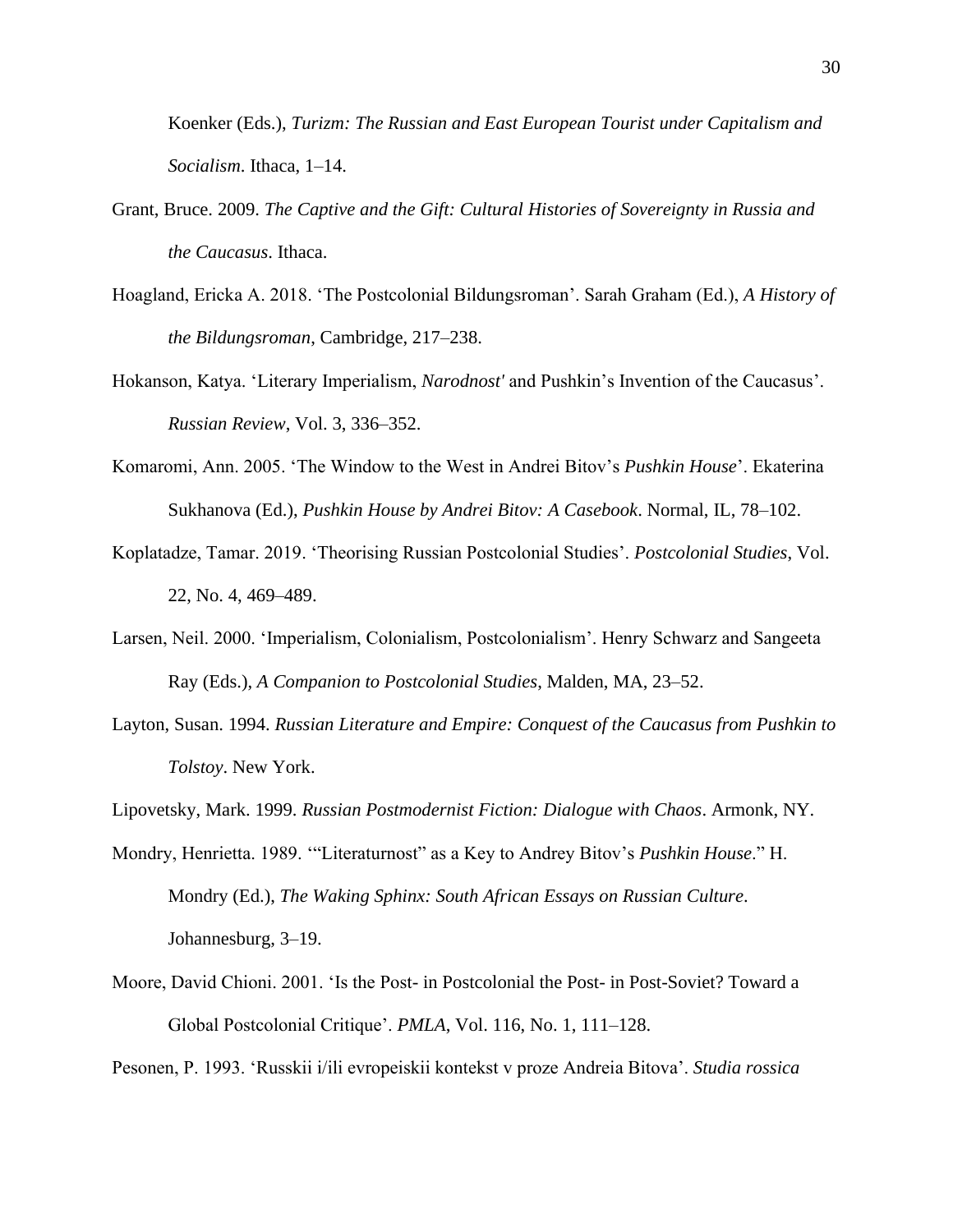*posnaniensia*, Vol. 25, 97–106.

- Popov, Aleksei. 2009. 'Sovetskie turisty za rubezhom: ideologiia, kommunikatsiia, emotsii (po otchetam rukovoditelei turistskikh grupp)'. *Istorichna panorama – sbornik naukovikh prats'*. Part 2. Chernivtsi. *Bezkoshtovna biblioteka pidruchnikiv*, http://www.infolibrary.com.ua/books-book-189.html.
- Pratt, Mary Louise. 2008. *Imperial Eyes: Travel Writing and Transculturation*. New York. Putrik, Iu. S. 2014. *Istoriia turizma*. Moskva.
- Ram, Harsha. 2006. 'Between 1917 and 1947: Postcoloniality and Russia-Eurasia'. 'Are We Postcolonial? Post-Soviet Space' by Gayatri Chakravorty et al. *PMLA*, Vol. 121, No. 3, 831–833.

Ram, Harsha. 2003. *The Imperial Sublime: A Russian Poetics of Empire*. Madison, WI.

- Reid, Robert. 1992. 'Ethnotope in Lermontov's Caucasian Poèmy'. *Russian Literature*, Vol. 4, 555–573.
- Rybal'chenko, T. L. 1996. 'Motiv fotografii v proze A. Bitova'. V. I. Tiura (Ed.), *Materialy k 'Slovariu siuzhetov i motivov russkoi literatury': Sbornik nauchnykh trudov*. Vol. 1. Novosibirsk, 178–91.
- Sahni, Kalpana. 1997. *Crucifying the Orient: Russian Orientalism and the Colonization of Caucasus and Central Asia*. Bangkok and Oslo.
- Savitskii, Stanislav. 1999. 'Kak postroili *Pushkinskii dom (*Dos'e)'. *Pushkinskii dom* by Andrei Bitov, St. Petersburg, 423–76.
- Schönle, Andreas. 2000. *Authenticity and Fiction in the Russian Literary Journey, 1790-1840*. Cambridge, MA.

Scotto, Peter. 1992. 'Prisoners of the Caucasus: Ideologies of Imperialism in Lermontov's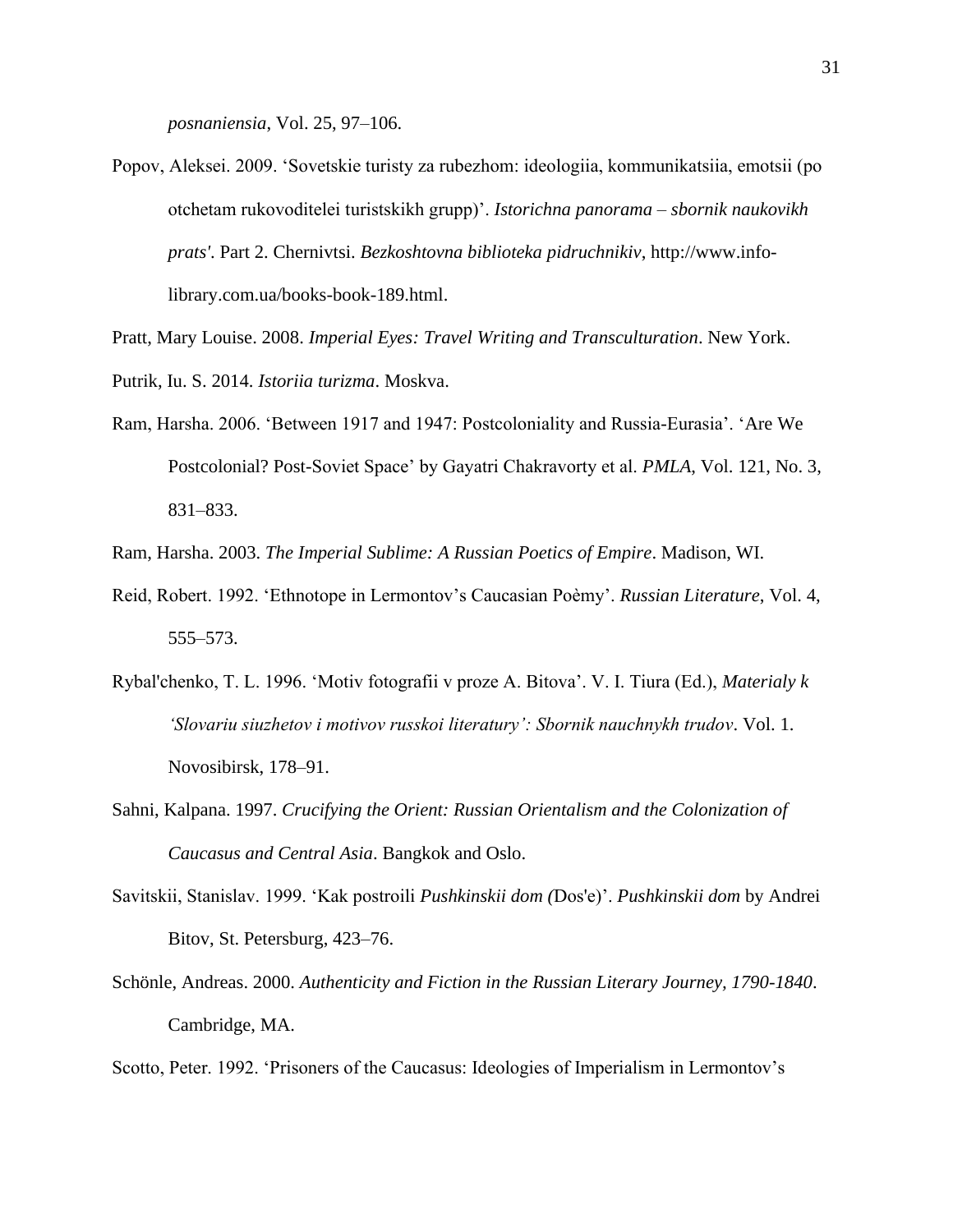"Bela"'. *PMLA*, Vol. 2, 246–260.

- Spieker, Sven. 1990. 'Andrei Bitov's Bookish Landscapes: Travelling Through the Texts in *Uroki Armenii*'. *Wiener Slawistischer Almanach*, Vol. 24, 171–185.
- Spivak, Gayatri Chakravorty et al. 2006. 'Are We Postcolonial? Post-Soviet Space'. *PMLA*, Vol. 121, No. 3, 828–836.
- Strain, Ellen. 2003. *Public Places, Private Journeys: Ethnography, Entertainment, and the Tourist Gaze*. New Brunswick, NJ.

Tamakhin, Veniamin et al., eds. 1974. *Russkaia literature i kavkaz*. Stavropol'.

Thompson, Ewa M. *Imperial Knowledge: Russian Literature and Colonialism*. Westport, CT.

Turoma, Sanna. 2010. *Brodsky Abroad: Empire, Tourism, Nostalgia*. Madison, WI.

Urry, John and Jonas Larsen. 2011. *The Tourist Gaze 3.0*. London.

- Usyskin, Grigorii. 2000. *Ocherki istorii rossiiskogo turizma*. Peterburg. *Vse o turizme: Turisticheskaia biblioteka*, [https://tourlib.net/books\\_history/usyskin.htm.](https://tourlib.net/books_history/usyskin.htm)
- Vásquez, José Santiago Fernández. 2002. 'Recharting the Geography of Genre: Ben Okri's *The Famished Road* as a Postcolonial Bildungsroman'. *Journal of Commonwealth Literature*, Vol. 27, No. 2, 85–106.
- Vergara, José. 2018. 'The Distorted Images and Realities of Andrei Bitov's Literary Photographs'. *The Russian Review*, Vol. 77, 259–278.

Vinogradov, B.S. 1966. *Kavkaz v russkoi literature 30-x godov XIX veka: ocherki*. Groznii.

von Hirsch, Marina. 2005. 'In the Context of Metafiction: Commentary as a Principal Narrative Structure in Bitov's *Pushkin House*'. Ekaterina Sukhanova (Ed.), *Pushkin House by Andrei Bitov: A Casebook*, Normal, IL, 103–31.

<sup>&</sup>lt;sup>1</sup> Bruce Grant proposes a similar reading  $(2009: 116)$ .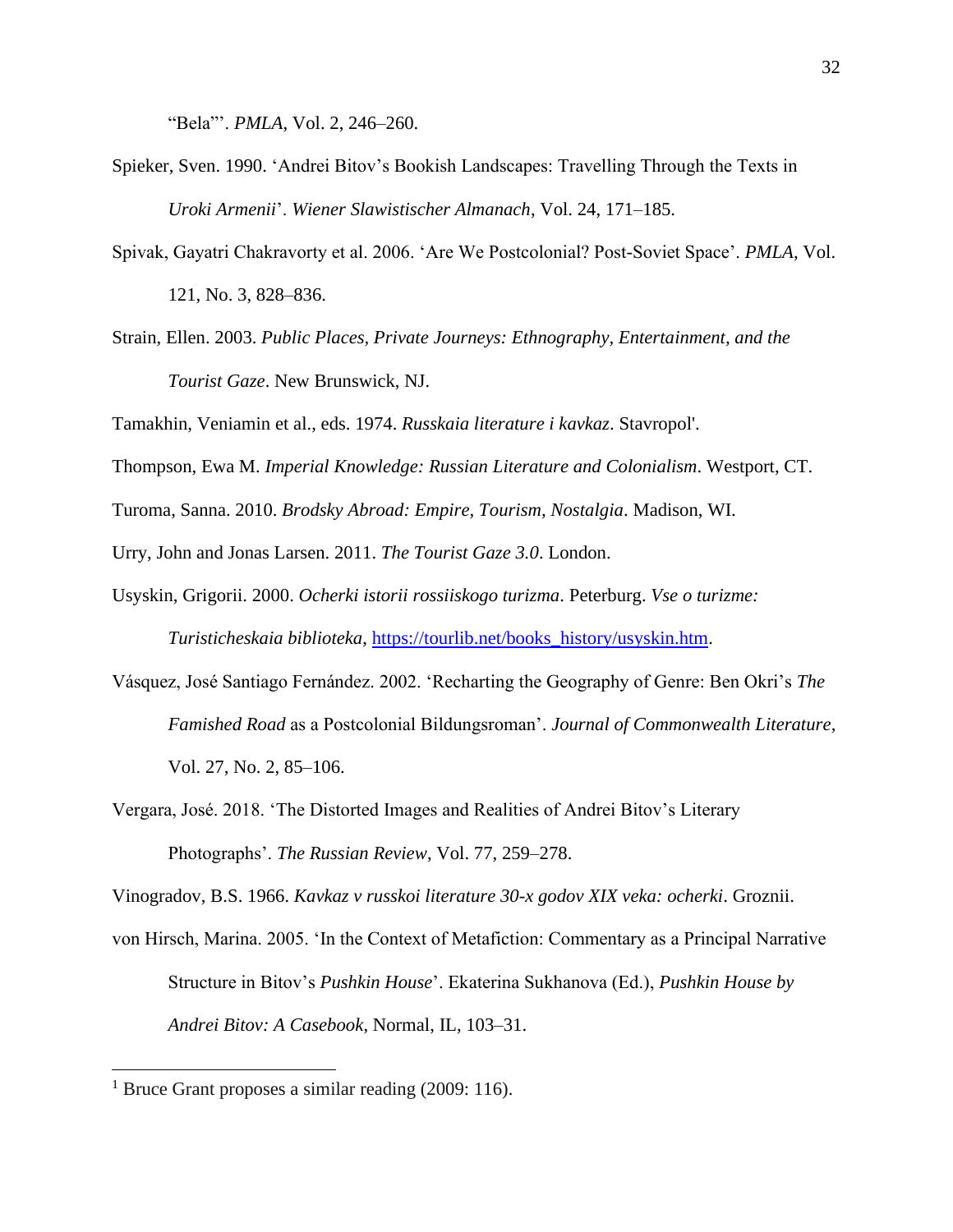$2$  For the sake of simplicity, I refer to the narrator as Bitov and Bitov's stand-in interchangeably. The travelogues are mostly autobiographical, and little in them suggests we should separate the first-person speaker from the author.

<sup>3</sup> See Chances on Bitov's "ecological" worldview.

<sup>4</sup> Bitov's metaliterary tendencies have been well documented. Consider Baker, Barta, Komaromi, Lipovetsky, Mondry, Pesonen, Savitskii, and von Hirsch.

<sup>5</sup> Various aspects of the history of Russian culture and the Caucasus have also been studied extensively. In addition to the previously cited scholars, see, for instance, Austin, Balina, Feldman, Gadzhiev, Greenleaf and Moeller-Sally, Hokanson, Mamedov, Ram, Reid, Scotto, Tamakhin et al., and Vinogradov.

 $6$  See also Putrik (2014: 180–205) and Usyskin. Unless otherwise noted, all translations are my own.

 $<sup>7</sup>$  The case of Sergei Obraztsov's visits to England in the 1950s and subsequent writings is</sup> instructive and, in some ways, mirrors how Bitov would later draw connections between the foreign, the near abroad, and the domestic. See Gilburd for details.

<sup>8</sup> See Bagdasarian et al. (2007: 133–163) for a history of Intourist during the era when Bitov wrote his travelogues.

<sup>9</sup> Chances writes that in Armenia Bitov learns that "authenticity rests in reducing everything to its simplest element" (1993: 125). Authenticity, of course, is a hotly contested term, but it does speak to what Bitov seems to be looking for on his travels: a sense of reality behind Soviet society's many simulations and lies about itself and the outside world.

<sup>10</sup> See Urry and Larsen (2011:1–30) for a summary of the main theories and trends in tourism studies, including its recent "performance turn," which aims to consider the tourist as fully